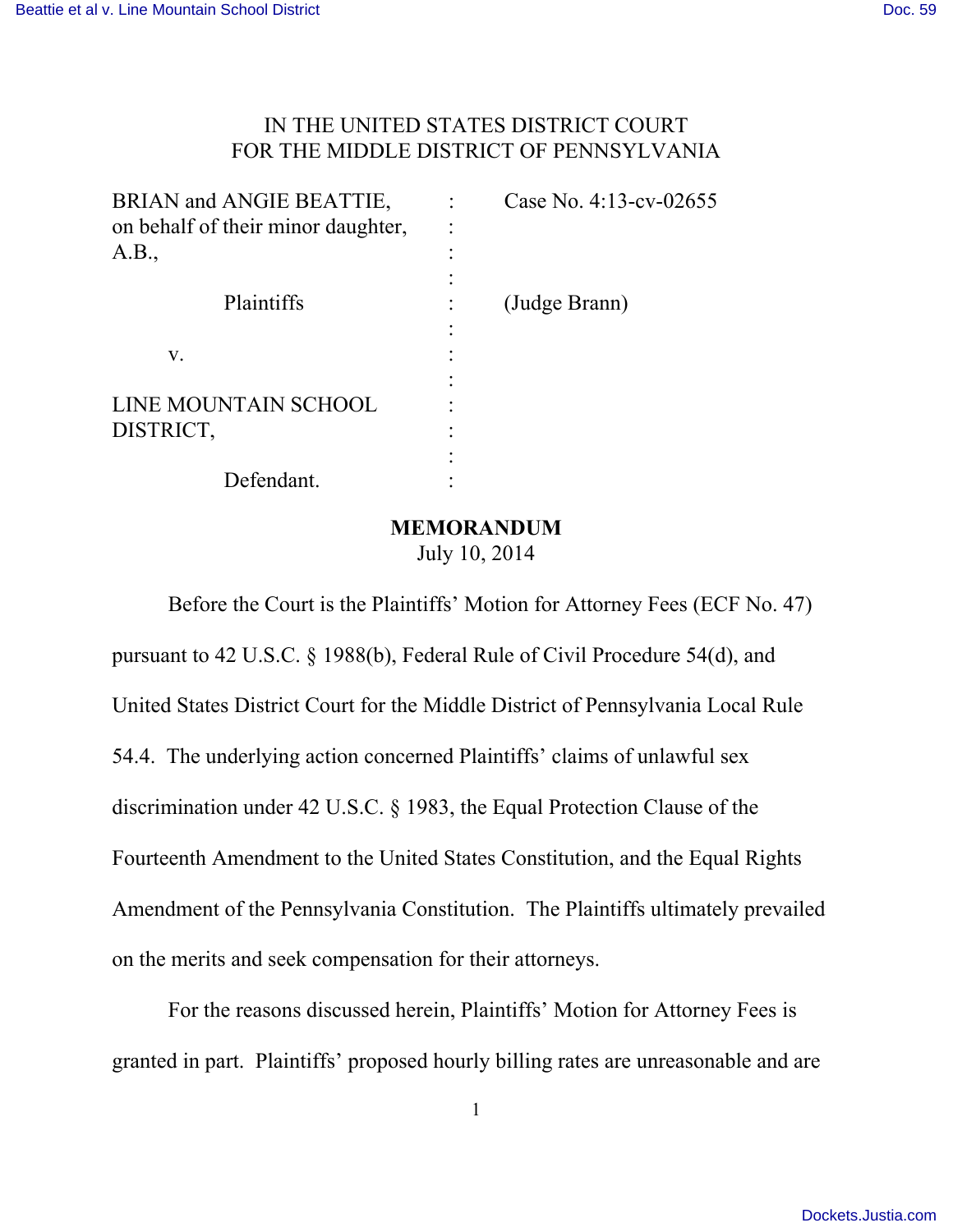reduced to comport with the reasonable rates in the Williamsport vicinage of the Middle District. Furthermore, the number of the claimed hours billed are reduced for reasons discussed below.

### **I. BACKGROUND**

The underlying facts of the case are familiar to the Parties. Consequently, the Court only briefly reiterates. On October 28, 2013, Plaintiffs Brian and Angie Beattie filed this action on behalf of their minor daughter, A.B., claiming that Defendant Line Mountain School District's policy prohibiting female students from participating on the all-male junior high and high school wrestling teams was unlawful sex discrimination under 42 U.S.C. § 1983, the Equal Protection Clause of the Fourteenth Amendment to the United States Constitution, and the Equal Rights Amendment of the Pennsylvania Constitution. See Pls.' Compl., Oct. 28, 2013, ECF No. 1. The Plaintiffs then filed a Motion for a Temporary Restraining Order and a Preliminary Injunction on October 30, 2013 (ECF No. 5).

The Court promptly granted the Motion for a Temporary Restraining Order, temporarily preventing Defendant from taking any action that would interfere with A.B.'s efforts to participate on the Line Mountain junior high wrestling team. See Ct. Order, Nov. 1, 2013, ECF No. 8. The Court then conducted a one-day hearing on the matter in consideration of the Motion for Preliminary Injunction on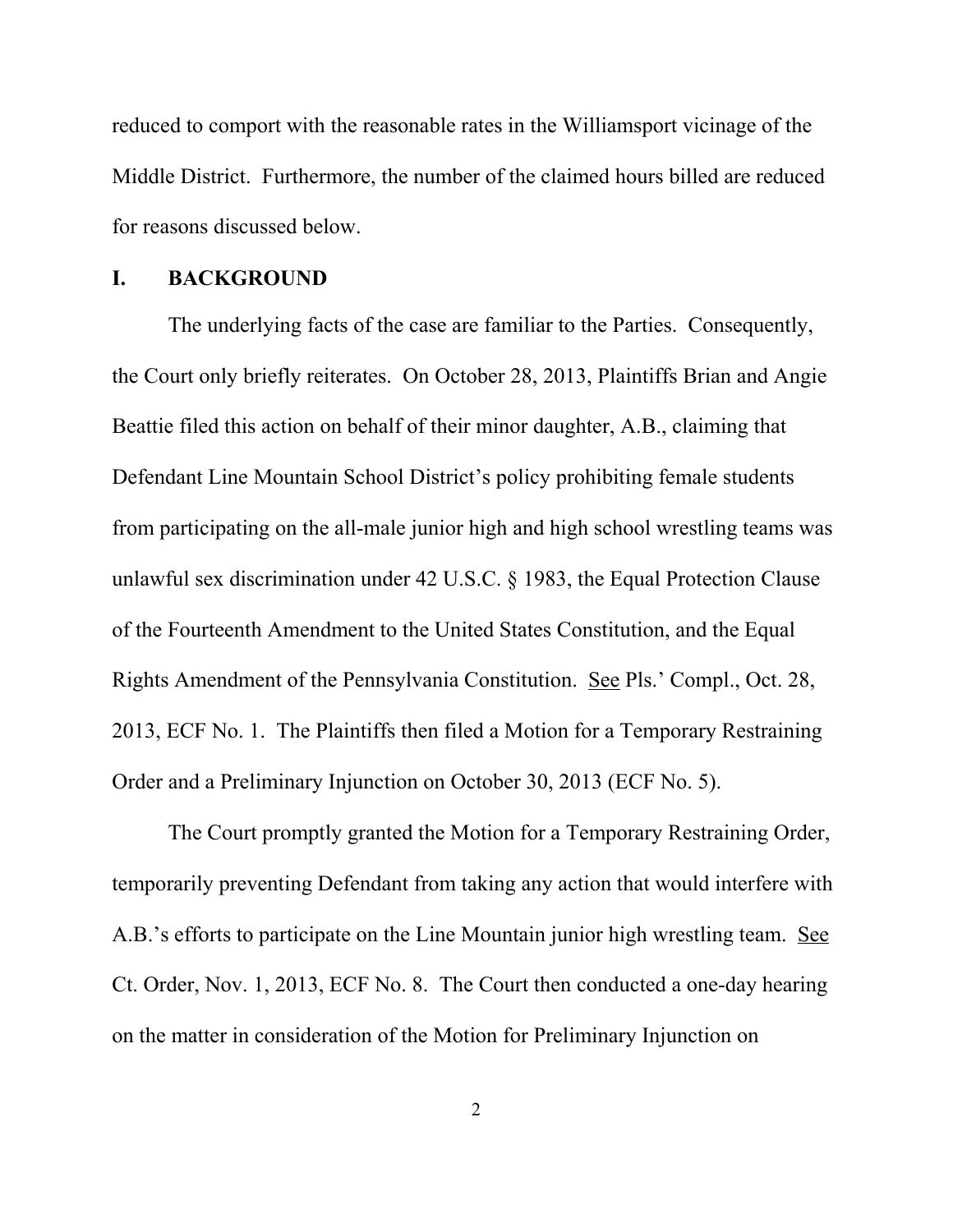November 21, 2013. The Parties subsequently briefed the matter. The Court granted the Plaintiffs' Motion for Preliminary Injunction on January 13, 2014. See Ct. Order, Nov. 5, 2013, ECF No. 44.

Thereafter, the Parties resolved the lawsuit and filed a Consent Decree on April 2, 2014 (ECF No. 58). Plaintiffs' attorneys now seek attorney's fees for their services in the case.

### **II. DISCUSSION**

### **A. Statutory Authority to Award Attorneys Fees**

In Alyeska Pipeline Service Co. v. Wilderness Society, 421 U.S. 240 (1975), the Supreme Court of the United States reaffirmed the "American Rule" that each party in a lawsuit pays its own attorney's fees unless there is statutory authority altering this status quo. Hensley v. Eckerhart, 461 U.S. 424, 429 (1983). "In response Congress enacted the Civil Rights Attorney's Fees Awards Act of 1976, 42 U.S.C. § 1988, authorizing the district courts to award a reasonable attorney's fee to prevailing parties in civil rights litigation." Id. "The purpose of § 1988 is to ensure 'effective access to the judicial process' for persons with civil rights grievances." Hensley v. Eckerhart, 461 U.S. at 429 (quoting H. R. Rep. No. 94- 1558, at 1 (1976)).

Accordingly, the Court retains discretion to award reasonable attorneys fees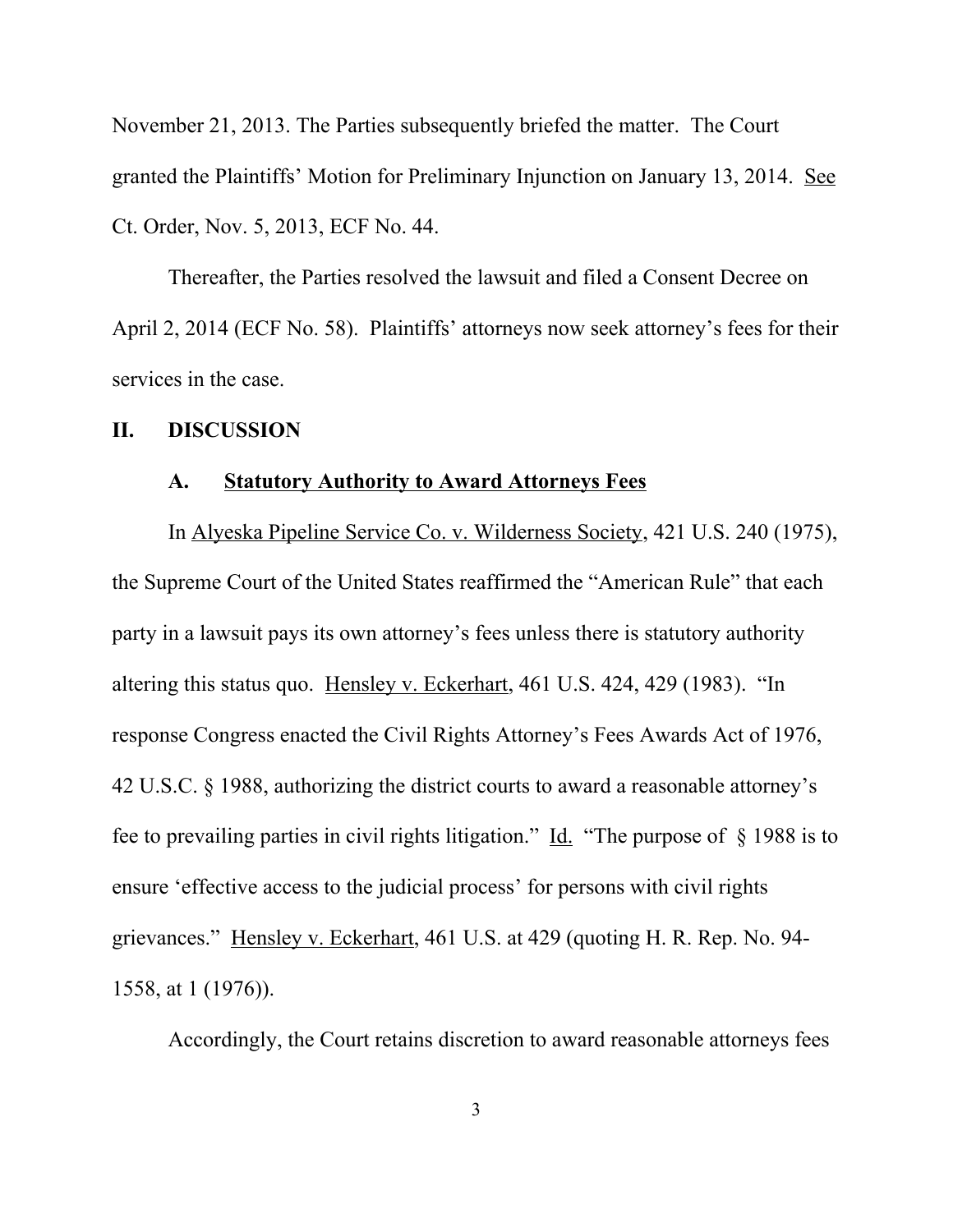and costs to the prevailing party in civil rights litigation. The statutory authority

for this discretion is 42 U.S.C. § 1988(b), which states:

(b) Attorney's Fees

In any action or proceeding to enforce a provision of sections 1981, 1981a, 1982, 1983, 1985, and 1986 of this title, title IX of Public Law 92-318 [20 U.S.C.A. § 1681 et seq.], the Religious Freedom Restoration Act of 1993 [42 U.S.C.A. § 2000bb et seq.], the Religious Land Use and Institutionalized Persons Act of 2000 [42 U.S.C.A. § 2000cc et seq.], title VI of the Civil Rights Act of 1964 [42 U.S.C.A. § 2000d et seq.], or section 13981 of this title, the court, in its discretion may allow the prevailing party, other than the United States, a reasonable attorney's fee as part of the costs . . . .

### 42 U.S.C.A. § 1988.

To merit an award of attorney's fees under this statute, a plaintiff must first establish that she was the "prevailing party." Hensley, 461 U.S. at 433. Next, the fees and costs must be reasonable. See 42 U.S.C. § 1988; FED. R. CIV. P. 54(d); Brytus v. Spang & Co., 203 F.3d 238, 242–43 (3d Cir. 2000). Once it is established that the plaintiff prevailed, the court must determine reasonable fees under the lodestar formula, which is the "number of hours reasonably expended on the litigation multiplied by a reasonable hourly rate." Hensley, 461 U.S. at 433; Pennsylvania v. Delaware Valley Citizens' Council for Clean Air, 478 U.S. 546, 554 (1986); Maldonado v. Houstoun*,* 256 F.3d 181, 184 (3d Cir. 2001). "The amount of the fee, of course, must be determined on the facts of each case."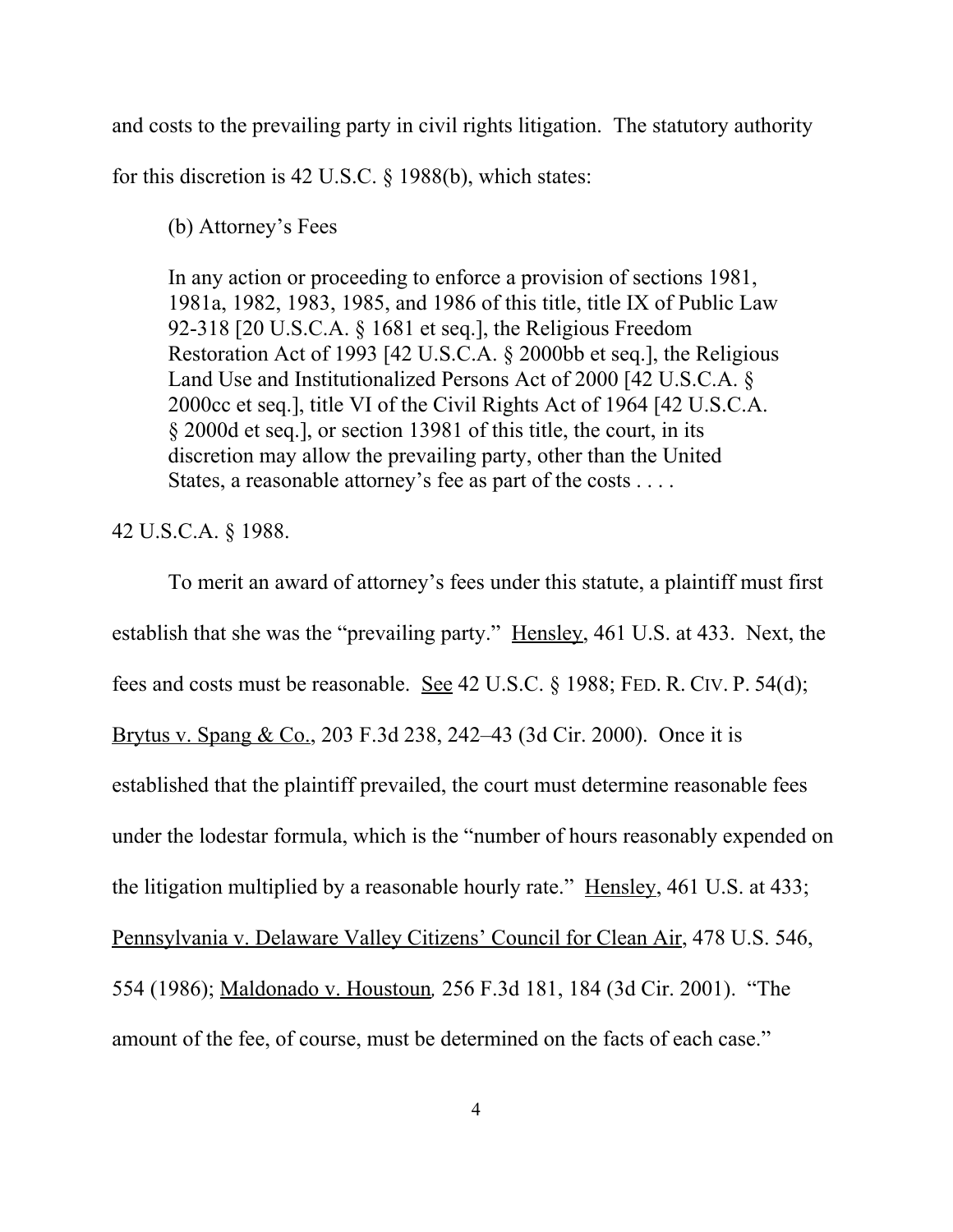Hensley, 461 U.S. at 429–30.

"The party seeking attorney's fees has the burden to prove that its request for attorney's fees is reasonable." Rode v. Dellarciprete, 892 F.2d 1177, 1183 (3d Cir. 1990) (Nygaard, J.). "To meet its burden, the fee petitioner must 'submit evidence supporting the hours worked and rates claimed.'" Id. (quoting Hensley, 461 U.S. at 433). Once the fee petitioner meets this *prima facie* burden, "the party opposing the fee award then has the burden to challenge, by affidavit or brief with sufficient specificity to give fee applicants notice, the reasonableness of the requested fee." Id.

"The district court cannot 'decrease a fee award based on factors not raised at all by the adverse party."" Id. (quoting Bell v. United Princeton Props., Inc., 884 F.2d 713 (3d Cir. 1989)). "Once the adverse party raises objections to the fee request, the district court has a great deal of discretion to adjust the fee award in light of those objections." Id.

"The most useful starting point for determining the amount of a reasonable fee is the number of hours reasonably expended on the litigation . . . ." Hensley, 461 U.S. at 433. "The district court should exclude hours that are not reasonably expended." Rode, 892 F.2d at 1183. "Hours are not reasonably expended if they are excessive, redundant, or otherwise unnecessary." Id.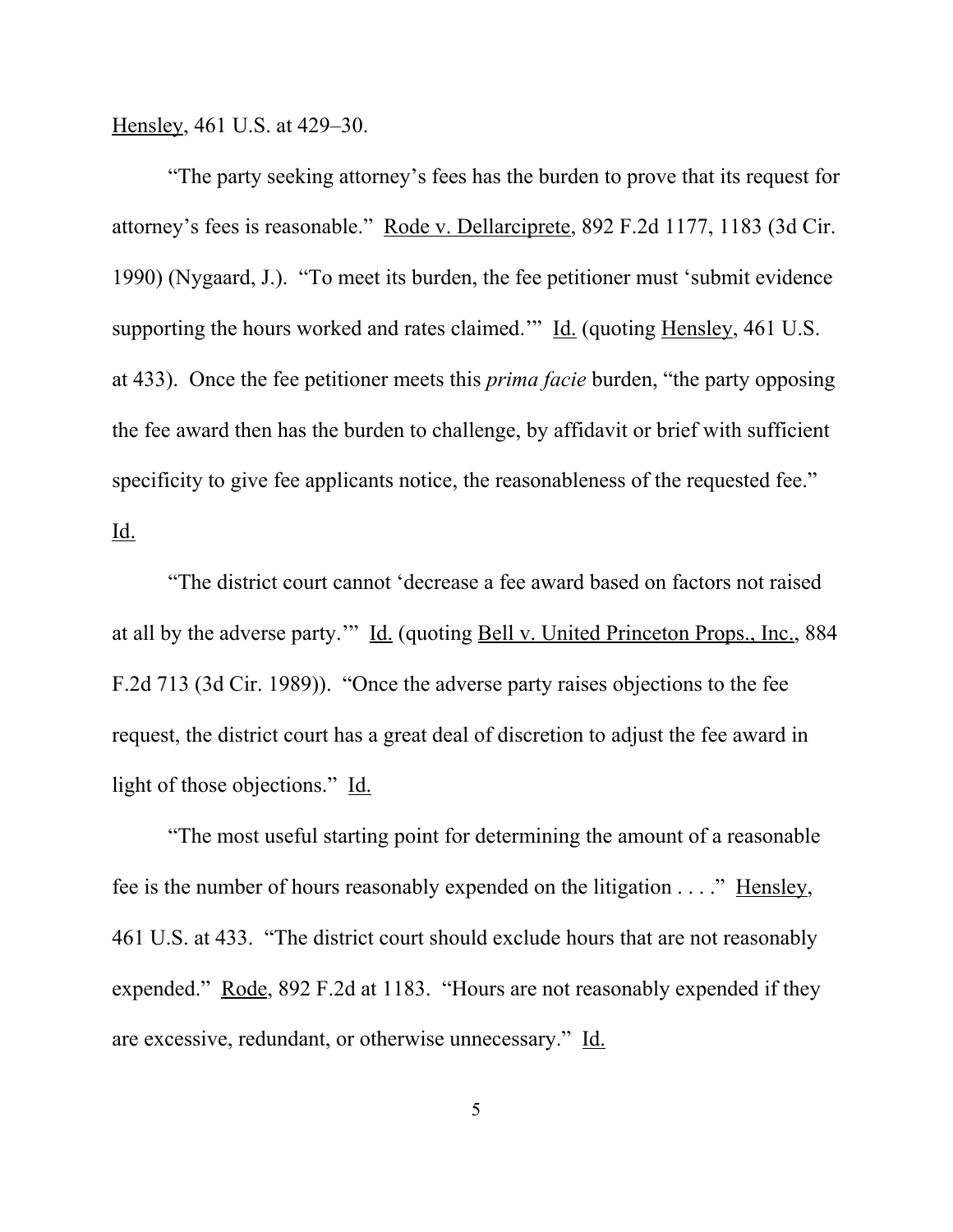"After determining the number of hours reasonably expended, the district court must examine whether the requested hourly rate is reasonable." Id. "Generally, a reasonable hourly rate is to be calculated according to the prevailing market rates in the relevant community." Id. (citing Blum v. Stenson, 465 U.S.) 886, 895 (1984)). This "forum rate rule" dictates that, generally "an 'out-of-town lawyer would receive not the hourly rate prescribed by his district but rather the hourly rate prevailing in the forum in which the litigation is lodged.'" Interfaith Cmty. Org. v. Honeywell Intern., Inc., 426 F.3d 694, 704 (3d Cir. 2005) (Becker, J.) (quoting Report of the Third Circuit Task Force on Court Awarded Attorney Fees, 108 F.R.D. 237, 261 (1986)).

The forum rate rule contains two exceptions: "first, when the need for the special expertise of counsel from a distant district is shown; and, second, when local counsel are unwilling to handle the case." Id. at 705 (internal quotations and citations omitted). "Thus, when a party can show that it qualifies for either exception, the Court may award attorney fees based on prevailing rates in the community in which the parties' attorneys practice." Id.

#### **B. Plaintiffs' Attorneys' Fees Request Are Not Reasonable**

# 1. Plaintiffs' Attorneys' Meet Prima Facie Burden for Fee Entitlement

There is little dispute that the Plaintiffs are the prevailing party in the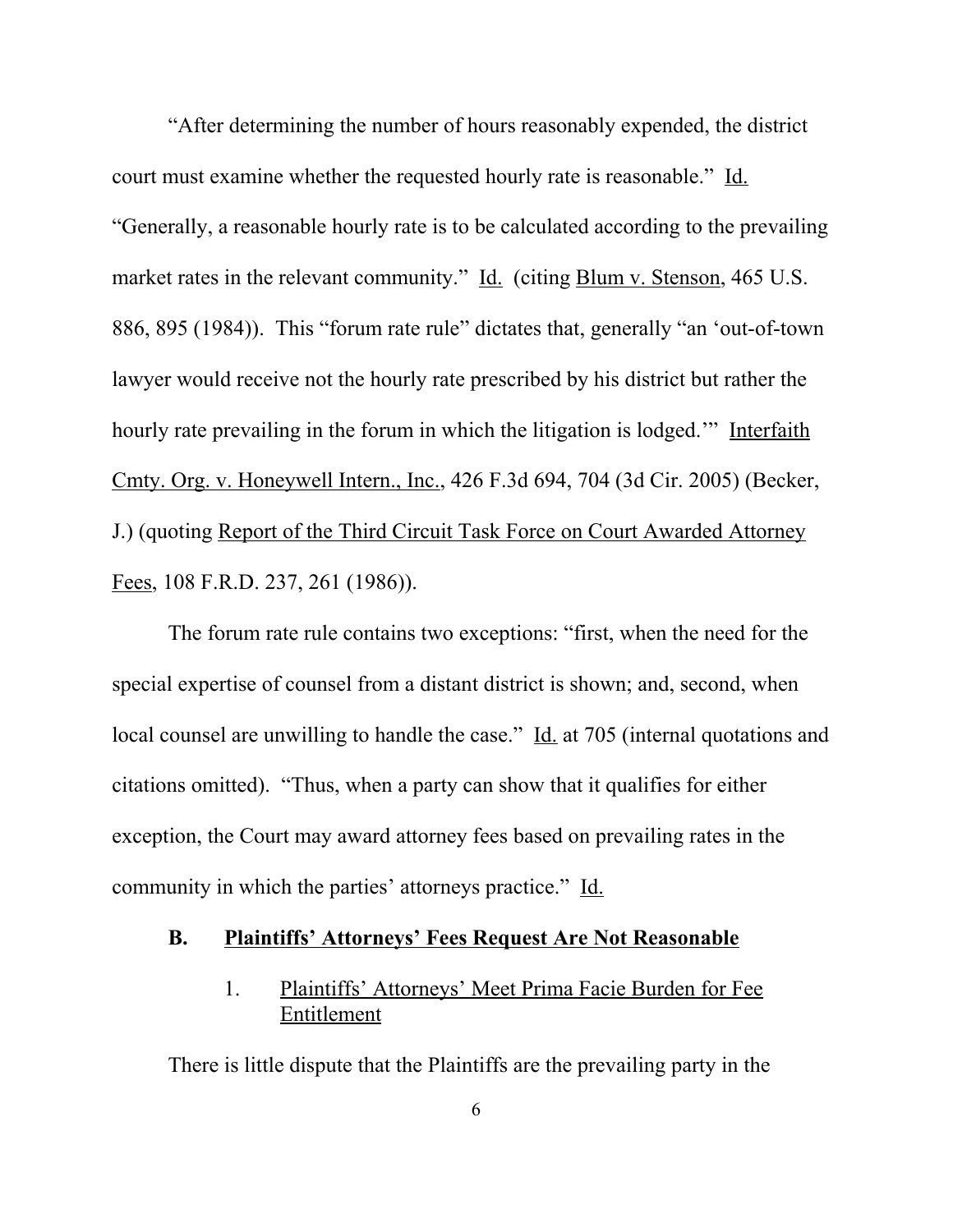litigation and that the relevant law entitles them to attorneys' fees at the Court's discretion. See generally Def.'s Br. Opp'n, Mar. 13, 2014, ECF No. 51 [hereinafter Def.'s Br. Opp'n]. The initial burden rests with the Plaintiff to prove that its request for fees is reasonable by submitting competent evidence supporting the hours worked and rate claimed. Rode, 892 F.2d at 1183.

The Plaintiffs' attorneys meet their initial burden establishing a prima facie case for fees through the submission of numerous affidavits and exhibits. The Plaintiffs had two different groups of attorneys work on this matter: three attorneys from the law firm Flaster Greenberg PC ("Flaster Greenberg") and two from the public interest organization, the Women's Law Project. The three Flaster attorneys, their requested hourly rates, and their claimed hours worked are as follows: partner Abbe F. Fletman ("Fletman") claiming an hourly rate of \$525 per hour with 110.10 hours worked; associate Nella M. Bloom ("Bloom") claiming an hourly rate of \$320 per hour with 84.40 hours worked; and associate Joanne M. Kelley ("Kelley") claiming an hourly rate of \$250 per hour with 5.40 hours worked. Pls.' Br. Supp. 12, Jan. 27, 2014, ECF No. 47-1 [hereinafter Pls.' Br.]. The total fees requested from the Flaster Greenberg attorneys are \$85,227.50 and \$1,198.28 in costs. Id. at 14–15.

The two Women's Law Project attorneys, their requested hourly rates, their

7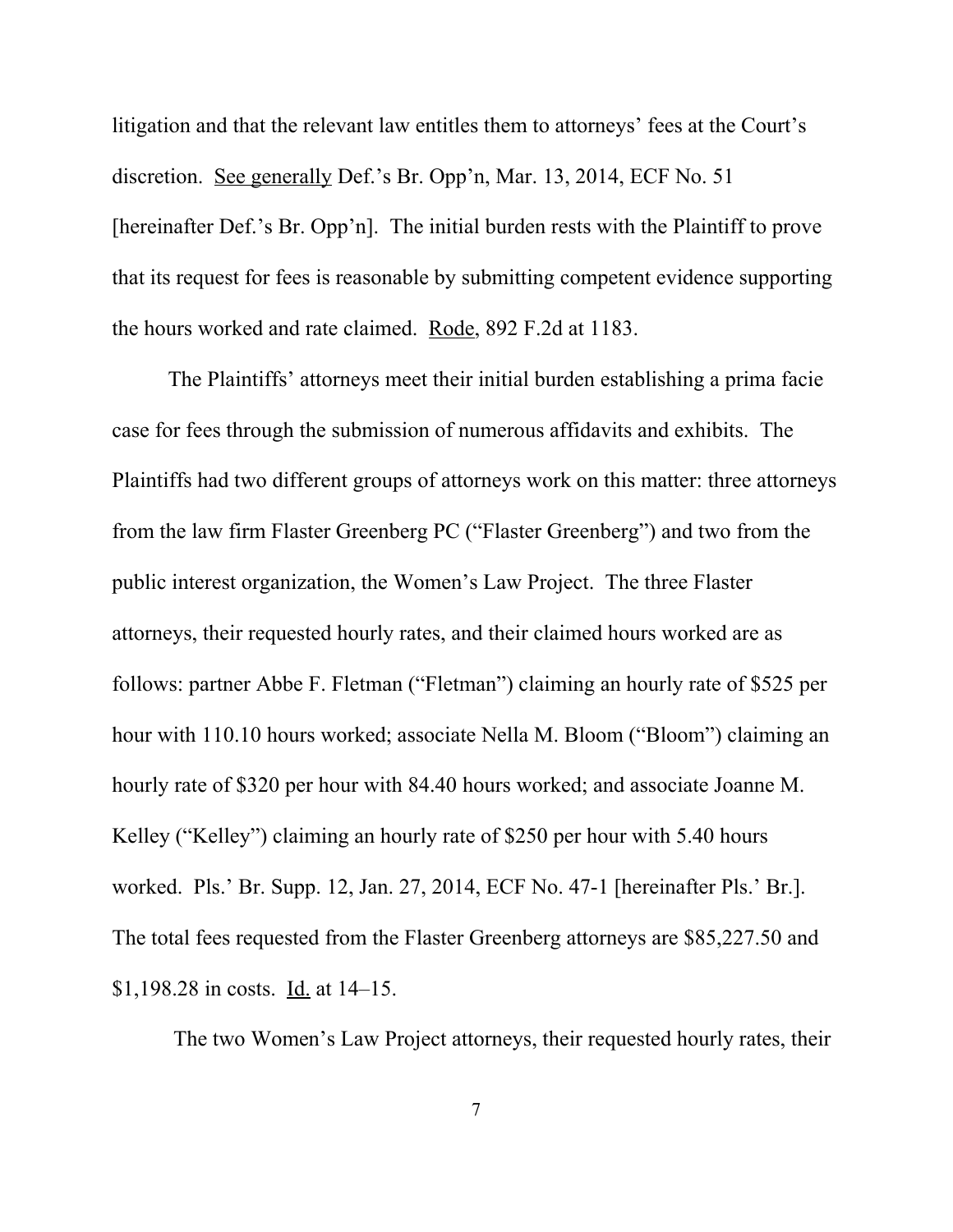claimed hours worked are as follows: Terry L. Fromson ("Fromson") claiming an hourly rate of \$450 with 105.6 hours worked; Amal Bass ("Bass") claiming an hourly rate of \$230 per hour with 9.2 hours worked. Id. at 15, 19. The total fees requested by the Women's Law Project are \$53,918 together with \$338.11 in costs. Id. at 19. The total aggregate sum requested (including costs under Local Rule 54.4) by Plaintiffs' attorneys is \$140,681.89 for 314.7 hours worked. Id. at 15, 19.

The Defendants dispute both the reasonableness of the Plaintiffs' attorneys' claimed hours and their hourly rates. Accordingly, the Court addresses these issues in turn.

### 2. Plaintiffs Attorneys' Claimed Hours Worked Are Reduced

The Plaintiffs' attorneys claim to have worked 314.7 hours on this case. Pls.' Br., at 15, 19. The Defendants challenge a number of these hours for being unreasonable, excessive, and redundant. Def.'s Br. Opp'n, at 11–15.

The Third Circuit has concluded that, generally, a party challenging a fee request must only "submit briefs that identify the portion of the fee request being challenged and state the grounds for the challenge with sufficient specificity to give the fee applicants notice that they must defend the contested portion of their fee petition." Bell, 884 F.2d at 715. Furthermore, "the party raising such challenges, which affect an entire category (or several categories) of work, need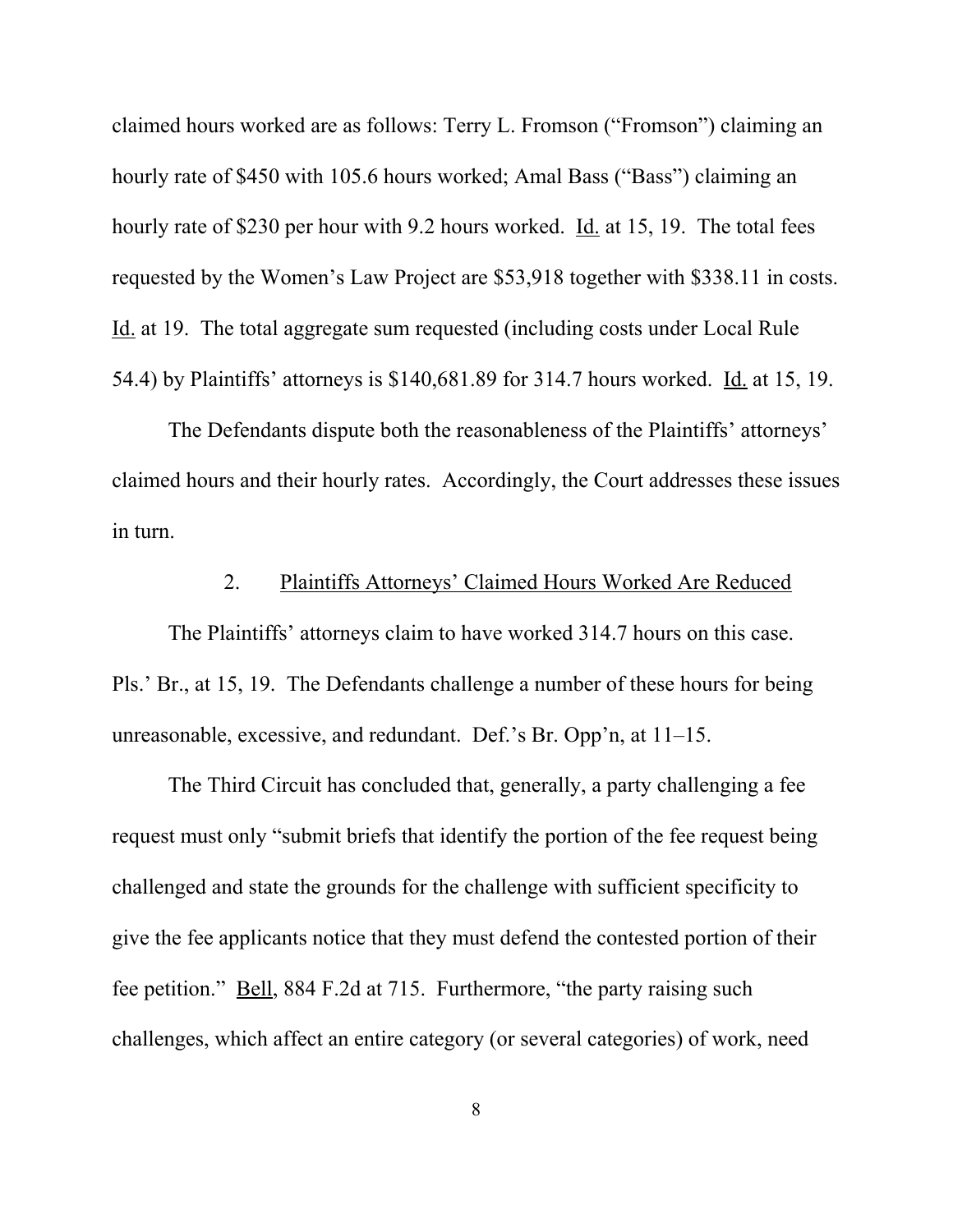only specify with particularity the reason for its challenge and the category (or categories) of work being challenged; it need not point to each individual excessive entry." Id. at 721.

The Defendants have submitted briefs adequately challenging two areas of the Plaintiffs' attorneys' claimed hourly expenditures: the dubious necessity of Fletman and Fromson extensively reviewing each other's work, and the necessity of attorney Fromson's presence at the hearing on the Motion for Preliminary injunction. See Def.'s Br., at 13. The Court conducted a line by line analysis of the Plaintiffs' attorneys billing records and considers these objections in turn. See Interfaith, 426 F.3d at 713.

## *i. Many of Attorney Fletman and Fromson's Hours Reviewing and Revising Each Other's Work Were Duplicative and Unnecessary*

Concerning Defendant's challenge to the hours attorneys Fletman and Fromson spent reviewing each other's work, the Court notes that "when senior attorneys review each other's work and both bill at high hourly rates, it may be unreasonable to charge for both senior attorneys at the same rate and for the same number of hours." Walker v. Gruver, 2013 U.S. Dist. Lexis 158219, \*20 (M.D. Pa. Nov. 5, 2013)(Conner, C.J.). Furthermore, "[d]ividing duties is an advantage of working with co-counsel." Shaw v. Cumberland Truck Equip. Co., 2012 U.S. Dist.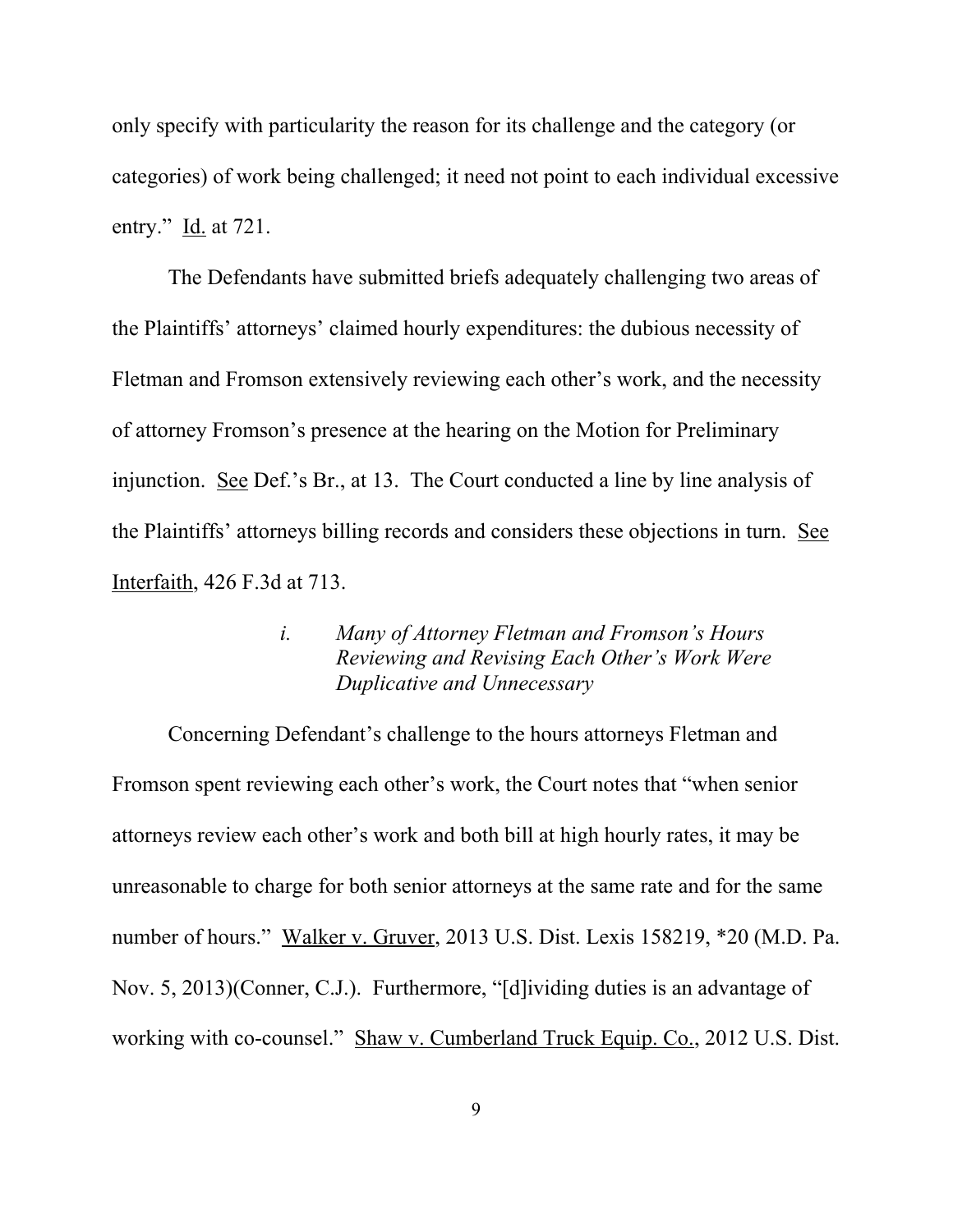Lexis 44945, \*13 (M.D. Pa. Mar. 30, 2012) (Conner, J.). "[T]he necessary corollary to commanding a high hourly rate is the expectation that counsel can handle a number of complicated tasks on her own." Choike v. Slippery Rock Univ. of Pa., 2007 WL 3120097, \*10 (W.D. Pa. Oct. 22, 2007) (Ambrose, C.J.).

Comparing Fletman and Fromson's billing records, there exist a number of hours of duplicative, unnecessary review of the other attorney's work that are redacted from the final calculation. Two experienced attorneys with self-asserted expertise in this area of law need not extensively review one another's work, as skilled counsel should handle complicated tasks on her own. Id. The Court realizes that some level of review is warranted to ensure counsel are in accord with the factual and legal posture of the briefs, but extensive editing beyond that seems unnecessary.

The Court has identified 34.4 hours of attorney Fletman's time writing and reviewing the Complaint, Motion for Temporary Restraining Order and Preliminary Injunction, and the briefs following the hearing, many of which overlap with attorney Fromson's work and are of dubious necessity. The Court has identified 38.8 hours in which attorney Fromson claimed to work on these exact same briefs, either writing the drafts or spending excessive time reviewing Fletman's work. See, e.g., Rode, 892 F.2d at 1187. Because the Court finds much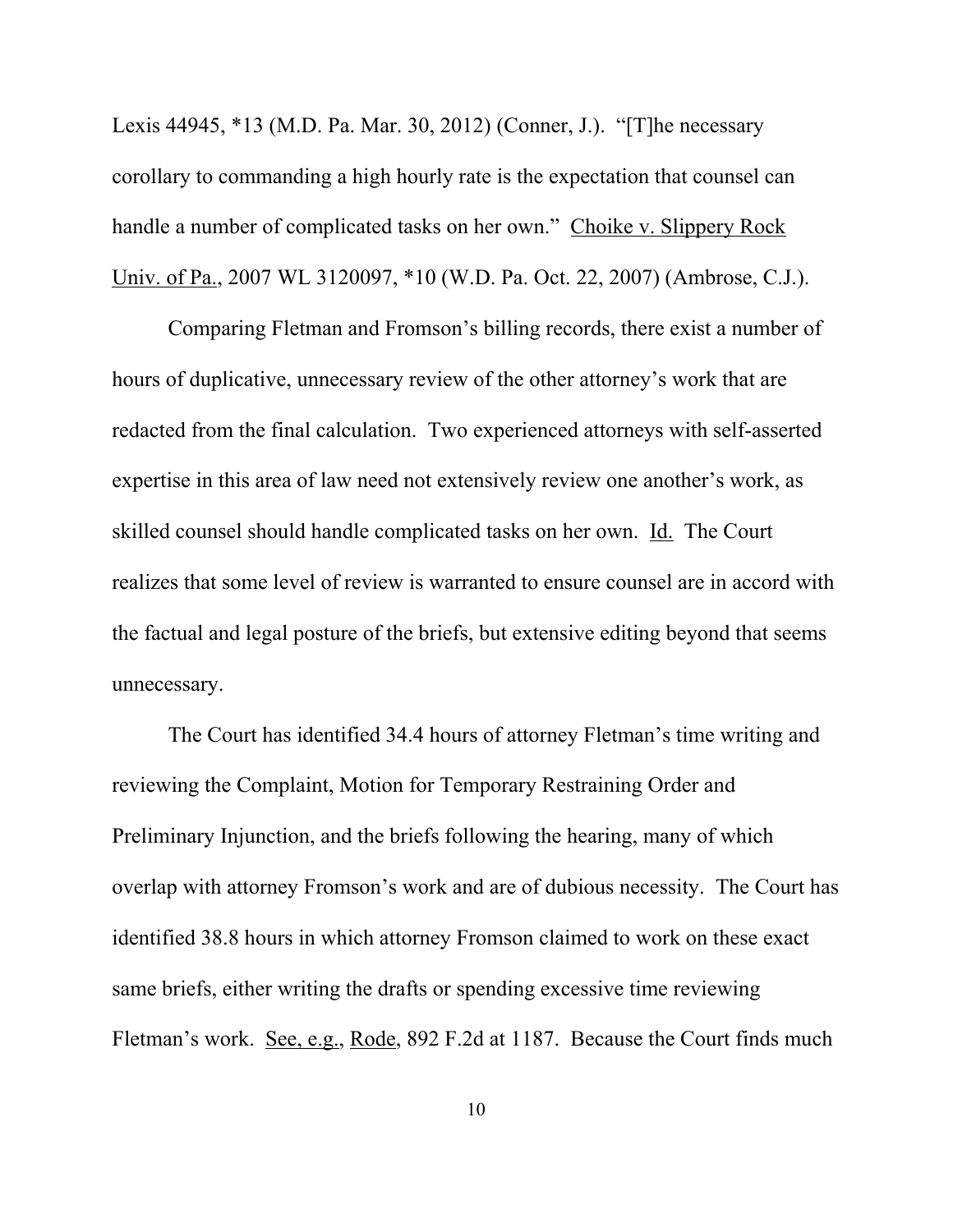of the revising and editing performed by one experienced co-counsel for the other to be unnecessary and redundant work, the Court reduces each of these hourly amounts by one half the stated sum. See id. Thus, Fletman's hour total is reduced by 17.2 hours, and Fromson's final hour total is reduced by 19.4 hours.

# *ii. Attorney Fromson's Attendance at the Hearing Was Unnecessary*

Regarding attorney Fromson's attendance of the hearing,"[a] presence as a mere spectator is not compensable." In re Johnson & Johnson Derivative Litig., 2013 U.S. Dist. Lexis 180822, \*92 (D.N.J. June 13, 2013). "Unless the magnitude of a case demands it, 'in many cases, the attendance of additional counsel representing the same interests as the lawyers actually conducting [the litigation is] wasteful and should not be included in a request for counsel fees from an adversary." Id. at \*94 (quoting Planned Parenthood v. AG, 297 F.3d 253, 272 (3d Cir. 2002). Indeed, "[w]hen extra attorneys are present at a hearing, compensation can be denied for the gratuitous attorney." Id. (citing Lanni v. New Jersey, 259 F.3d 146 (3d Cir. 2001)).

Based on both the Defendant's challenge of attorney Fromson's attendance at the hearing and the Court's own observation of her participation, the Court finds that Fromson's presence at the hearing was unnecessary and that she should not be compensated for that time. See also Choike, 2007 WL 3120097 at \*10 (reducing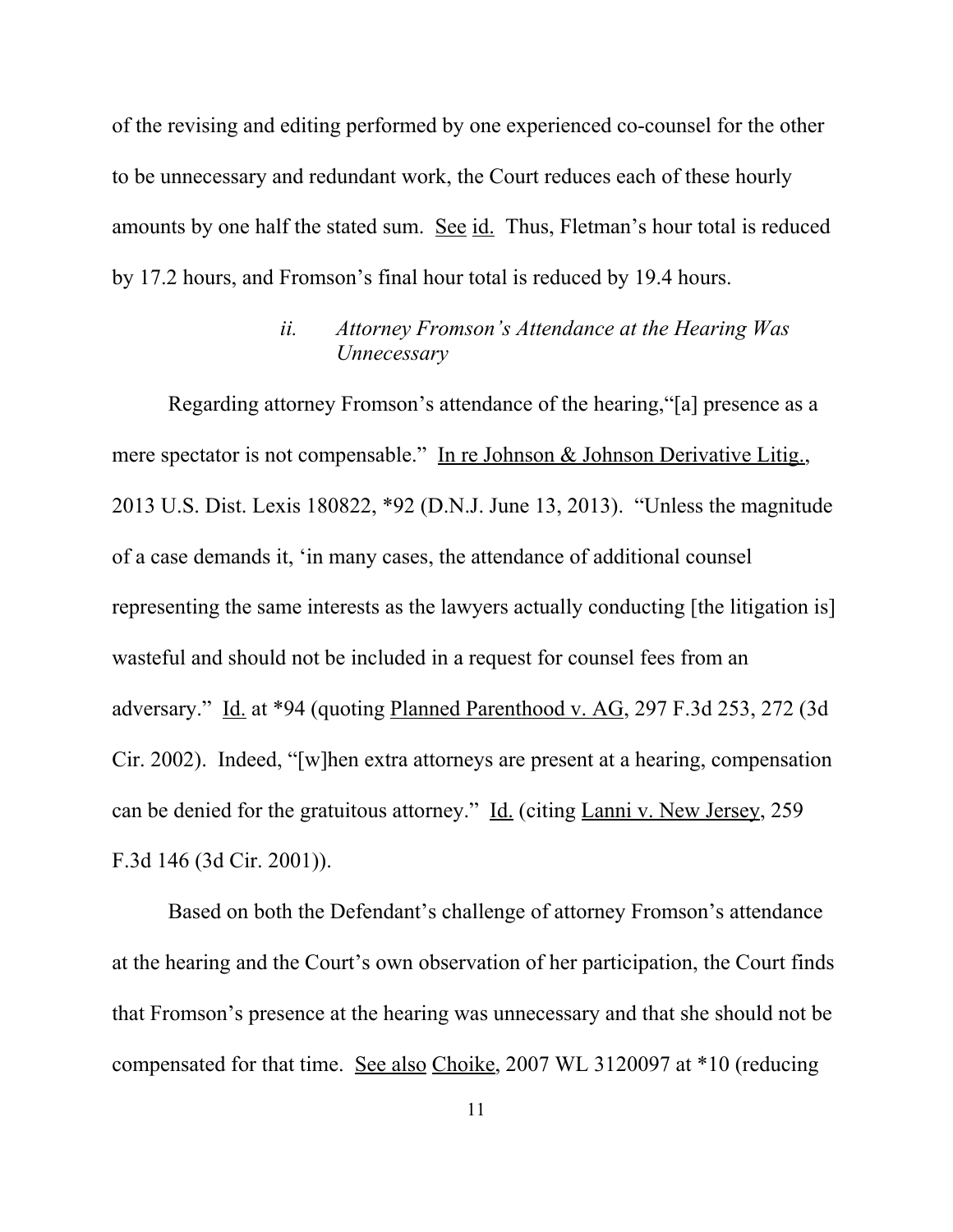attorney Fromson's hours for presence at a hearing where she neither questioned witnesses or presented argument to the court). Although Fromson contends that her attendance was vital for a number of reasons, including helping with exhibits and preparing to begin the post-hearing brief, those arguments are unavailing. Fromson's attendance at the hearing was not vital to the prosecution of the case, as she merely took notes and handed exhibits to attorney Fletman who conducted the entire hearing. To the extent this aid was necessary, which it did not appear to be, it could have been competently performed by an associate with a lower billing rate.

As such, 13.8 hours of attorney Fromson's time on November 19 and 20, 2013, representing her travel to Williamsport from Philadelphia, her attendance at the hearing, and her return trip to Philadelphia, are deducted from her time along with costs associated with attendance. The Court does not deduct the time conferring with Fletman prior to the hearing or her time preparing exhibits and witnesses, as this is reasonable preparation for the hearing. Nevertheless, the unnecessary nature of Fromson's presence at the hearing was readily observable.

The Defendant did not sufficiently challenge other aspects of the Plaintiffs' attorneys claimed hours expended, including the hours of the associate attorneys, and the Court may not reduce unchallenged hours *sua sponte*. See Interfaith, 426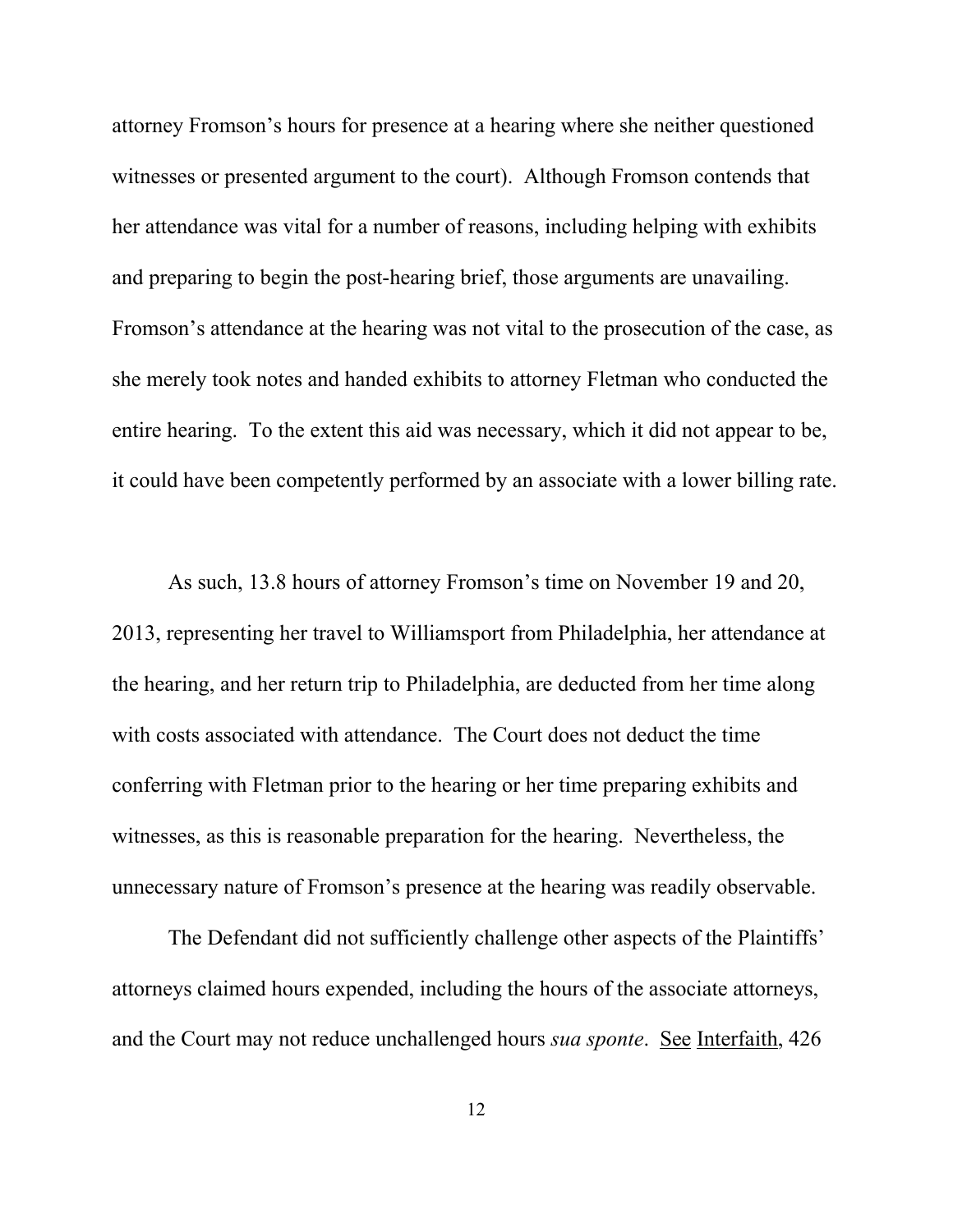F.3d at 711. Therefore, the two senior attorneys shall be compensated for the following hourly amounts: Fletman's claimed hours 110.1 hours are reduced by 17.2 hours, resulting in a total of 92.9 hours; Fromson's claimed 113.8 hours worked are reduced by 33.2 hours resulting in a total of 80.6 hours.

## 3. Plaintiffs Attorneys' Are Subject to the Forum Rate Rule

Once the number of hours reasonably expended is fixed, the Court turns to consideration of the appropriate hourly rate. Rode, 892 F.2d at 1183. As previously discussed, "in most cases, the relevant rate is the prevailing rate in the forum of the litigation." Interfaith, 426 F.3d at 705. Plaintiffs' attorneys make three arguments with respect to this rule. First, Plaintiffs' attorneys argue that they qualify for an exception to the forum rate rule because of their special expertise in this area of law. See  $id$ ; Pls.' Br., at 9–11. Second, Plaintiffs' attorneys argue that they qualify for the second exception to the forum rate rule because local counsel were unwilling to handle the case. See Interfaith, 426 at 706–07; Pls.'s Br. Reply 9–10, Mar. 25, 2014, ECF No. 52 [hereinafter Pls.' Reply]. Finally, Plaintiffs' attorneys argue that, if the forum rate rule does apply, the forum is broader than the Williamsport vicinage of the Middle District. Pls.' Reply, at 11.

The Defendants challenge all three assertions. None of the Plaintiffs' attorneys' arguments are availing, and the Court addresses them *seriatim*.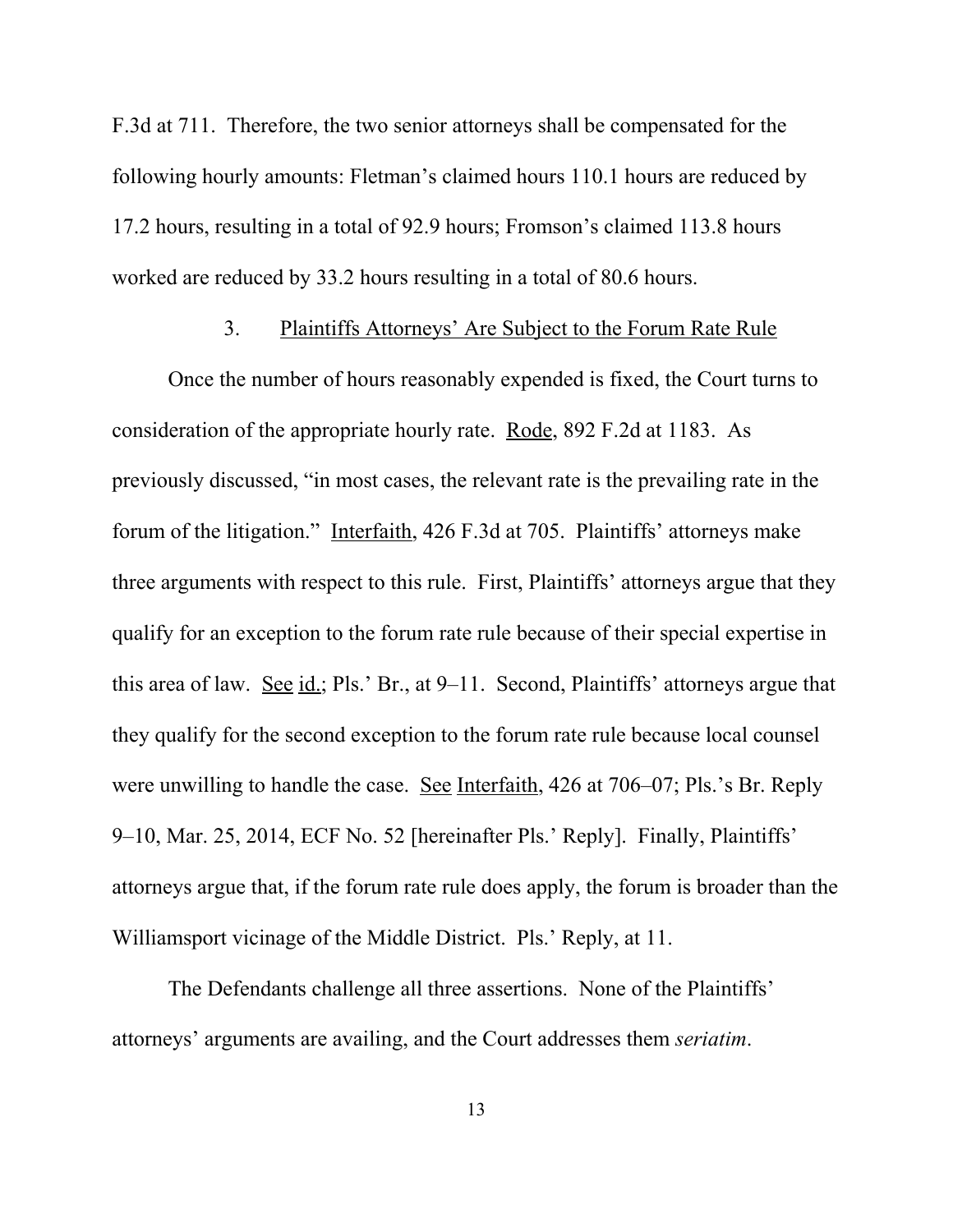## *i. Special Expertise Exception Does Not Apply*

To invoke the first exception to the forum rate rule, counsel must show "the need for the special expertise of counsel from a distant district." Interfaith, 426 F.3d at 705. Plaintiffs' attorneys have indeed demonstrated that they are particularly experienced in this area of the law. They have not, however, demonstrated that there exists no competent local counsel available such that there was a *need* to import that expertise. See id.

Both attorneys Fletman and Fromson demonstrated that they have substantial prior experience pursuing relief for violations of state and federal laws against gender discrimination in sports. Pls.' Br., at 9. They have served as colead counsel in multiple civil rights cases focusing on the rights of women and girls to participate in sport including, *inter alia*: Foltz v. Delaware State Univ., No. 10-149, 269 F.R.D. 419 (D. Del. 2010); Choike v. Slippery Rock Univ., No. 06- 0622, 2006 WL 2060576 (W.D. Pa. July 21, 2006). Furthermore, attorney Fletman's resume indicates she possesses considerable skill as an advocate in the courtroom, and she demonstrated that skill at the hearing in this matter. See Pls.' Mot. Att'y Fees, Ex. A, Decl. Abbe F. Fletman, Jan. 27, 2014, ECF No. 47-4, 5 [hereinafter Pls.' Mot.].

While Plaintiffs' attorneys' experience and skill are noteworthy and do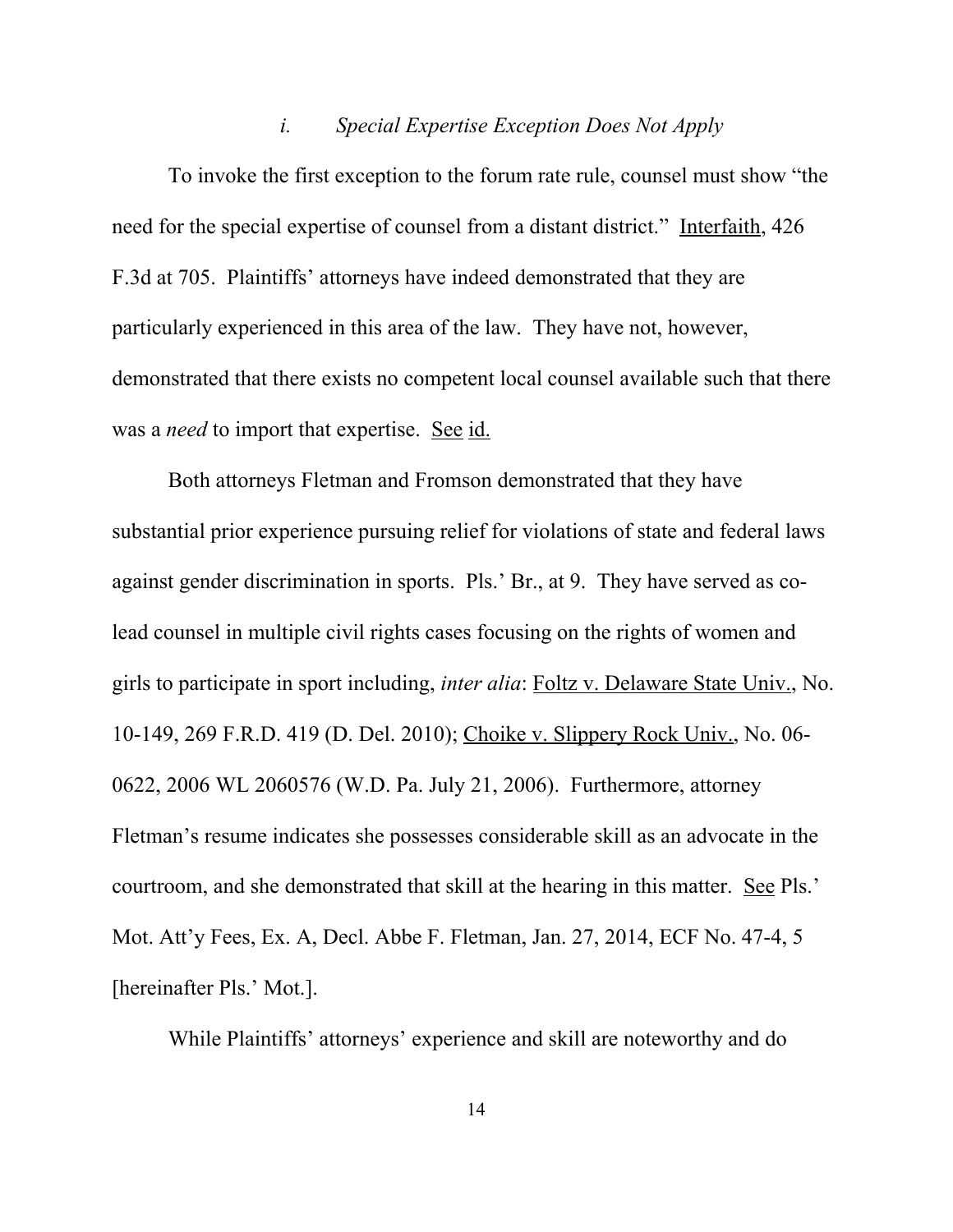factor into their fee award within the range of appropriate fees for the Williamsport vicinage of the Middle District, their special expertise is not so exceptional that there was a need to draw counsel from a distant district for this matter. Cf. Interfaith, 426 F.3d at 699 ("[I]f a prevailing party can show that it *required* the particular expertise of counsel from another vicinage . . . then it will be entitled to compensation based on prevailing rates in the community in which its attorneys practice.") (emphasis added). Plaintiffs' attorneys repeatedly assert that the issues in this litigation were complex—verily, they were no more complex than ordinary § 1983 litigation on constitutional claims. In fact, the Court granted the Plaintiffs' Motion for a Temporary Restraining Order just two days after it was filed with full confidence in its analysis that the Plaintiffs were likely to succeed on the merits of their claims. See Ct. Order, Nov. 1, 2013, ECF No. 8; Pls.' Mot. Prelim. Inj., TRO, Oct. 30, 2013, ECF No. 5.

The Court takes judicial notice of its own docket, on which constitutional litigation via § 1983 is a frequent fixture. Wilson v. McVey, 579 F. Supp. 2d 685, 688 n.5 (M.D. Pa. 2008) (Conner, J.) (reiterating that federal courts may take judicial notice of court dockets). These § 1983 cases are often handled by a number of different attorneys in the Williamsport vicinage of the Middle District, many of whom possess the skill and level of competence necessary and sufficient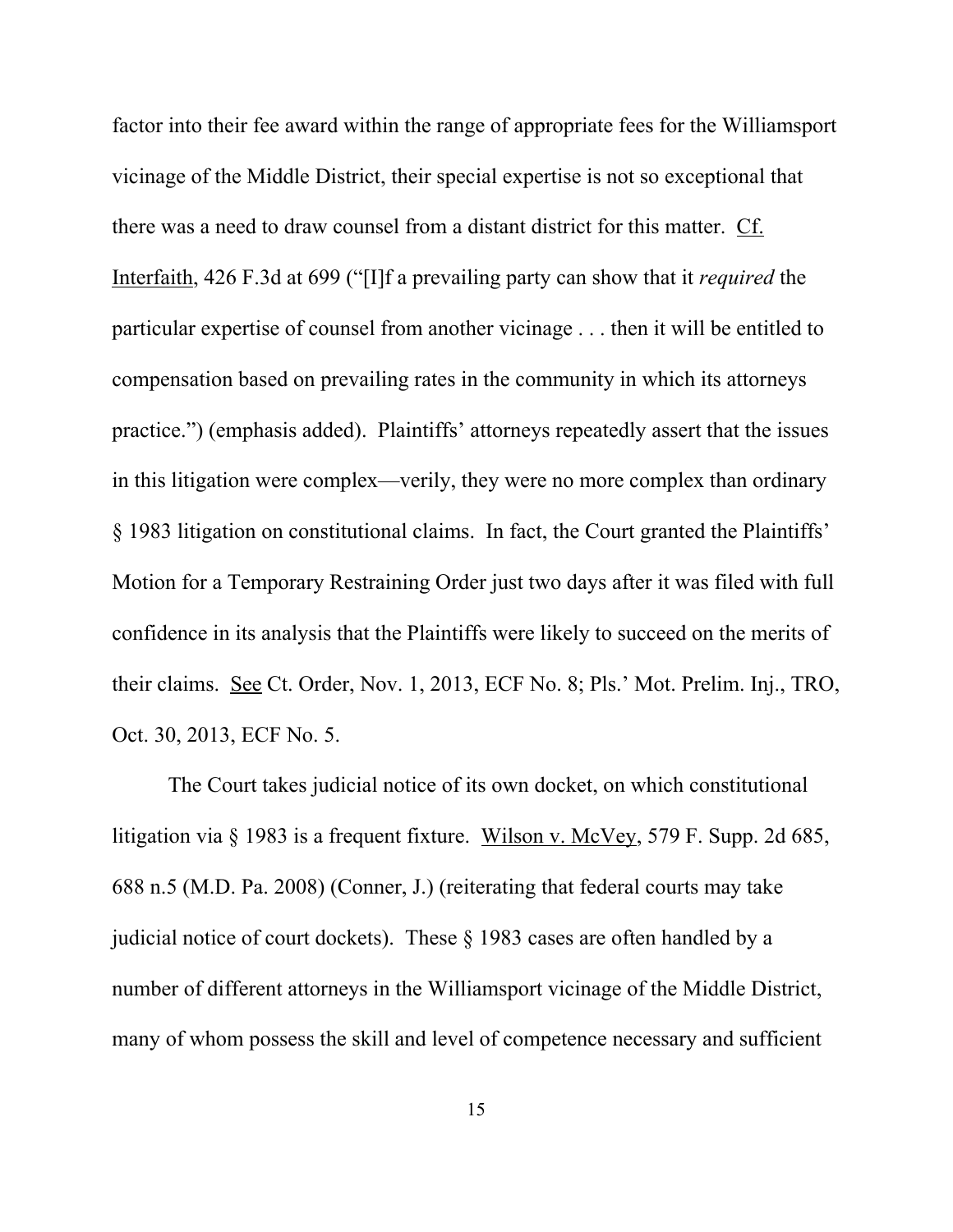to handle this matter. While the Court recognizes that Attorneys Fletman and Fromson possess skill and expertise in this area of the law,<sup>1</sup> those qualities are not so robust and the law is not so intractable that competent counsel cannot be found within this vicinage of the Middle District. See Interfaith, 426 F.3d at 699. The Court finds that Plaintiffs' attorneys do not qualify for the first exception to the forum rate rule.

## *ii. Plaintiffs' Attorneys' Did Not Demonstrate Local Counsel Was Unwilling to Handle the Case*

The second exception to the forum rate rule requires that the prevailing party show by competent evidence that "local counsel were unwilling to take on the litigation." Interfaith, 426 F.3d at 699. Although the Plaintiffs' Attorneys' assert that this occurred in the nascent stages of this litigation, they fall short in proving their assertion.

For example, in Interfaith Community Organization v. Honeywell Intern., Inc., 426 F.3d 694 (3d Cir. 2005), the United States Court of Appeals for the Third Circuit affirmed the district court's finding that plaintiff successfully proved that local counsel was unwilling to handle the case, when it submitted two detailed

<sup>&</sup>lt;sup>1</sup> Notably, while the attorneys experience was not sufficiently unique to invoke the first exception to the forum rate rule, the Court does consider this skill and expertise in fixing their fees at the upper end of those that are appropriate for the Williamsport vicinage of the Middle District.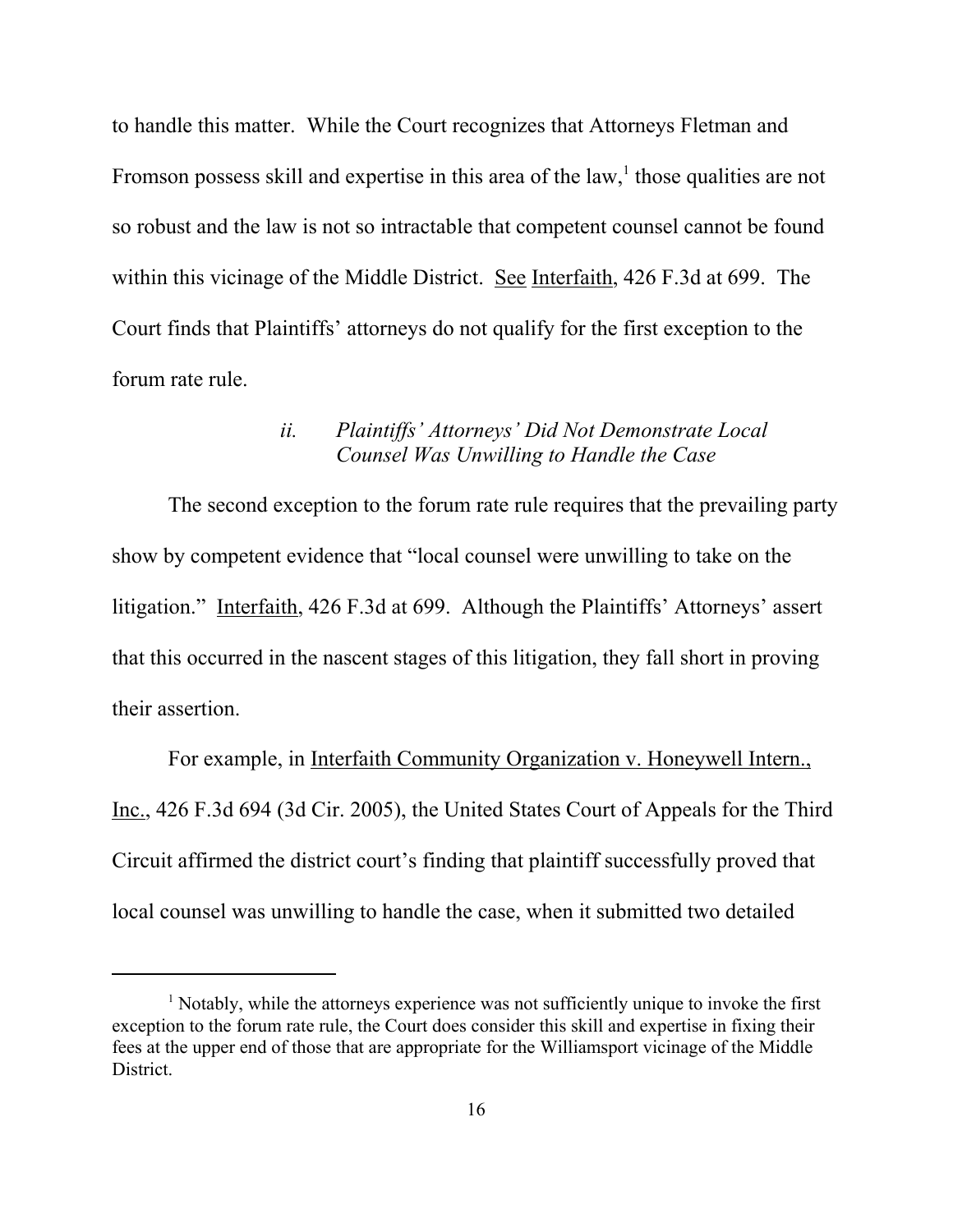affidavits in support of this contention. The plaintiff's affidavit stated that it contacted at least five attorneys in the area of the litigation, all of whom declined to take the case. Interfaith, 426 F.3d at 707.

The second affidavit, submitted by a respected local academic with expertise in the pertinent area of law, provided significant support for plaintiff's contention that local counsel were unwilling to take the case because the affiant was unaware of anyone who would. Id. According to the affiant, the firm that handled the litigation was unique because it took on a complicated case without contemporaneous payment of fees and expenses, unlike the firms of that vicinage would do.<sup>2</sup> See id. The Third Circuit was particularly persuaded by the second affidavit, presumably because the affiant had such knowledge and expertise in this area of the law and was aware of most available options. See id.

In this case, the primary evidence Plaintiffs' attorneys submit to support their contention that local counsel were unwilling to take on this litigation is the declaration of Plaintiff Brian Beattie. In the declaration, Beattie states:

3. After I contacted the office of the Pennsylvania Attorney General and before I filed a complaint with the Pennsylvania Human Relations Commission, I took steps to obtain representation from lawyers in Williamsport and Harrisburg.

<sup>&</sup>lt;sup>2</sup> The firm that ultimately took on the litigation was described as a "rare bird." Interfaith, 426 F.3d at 707.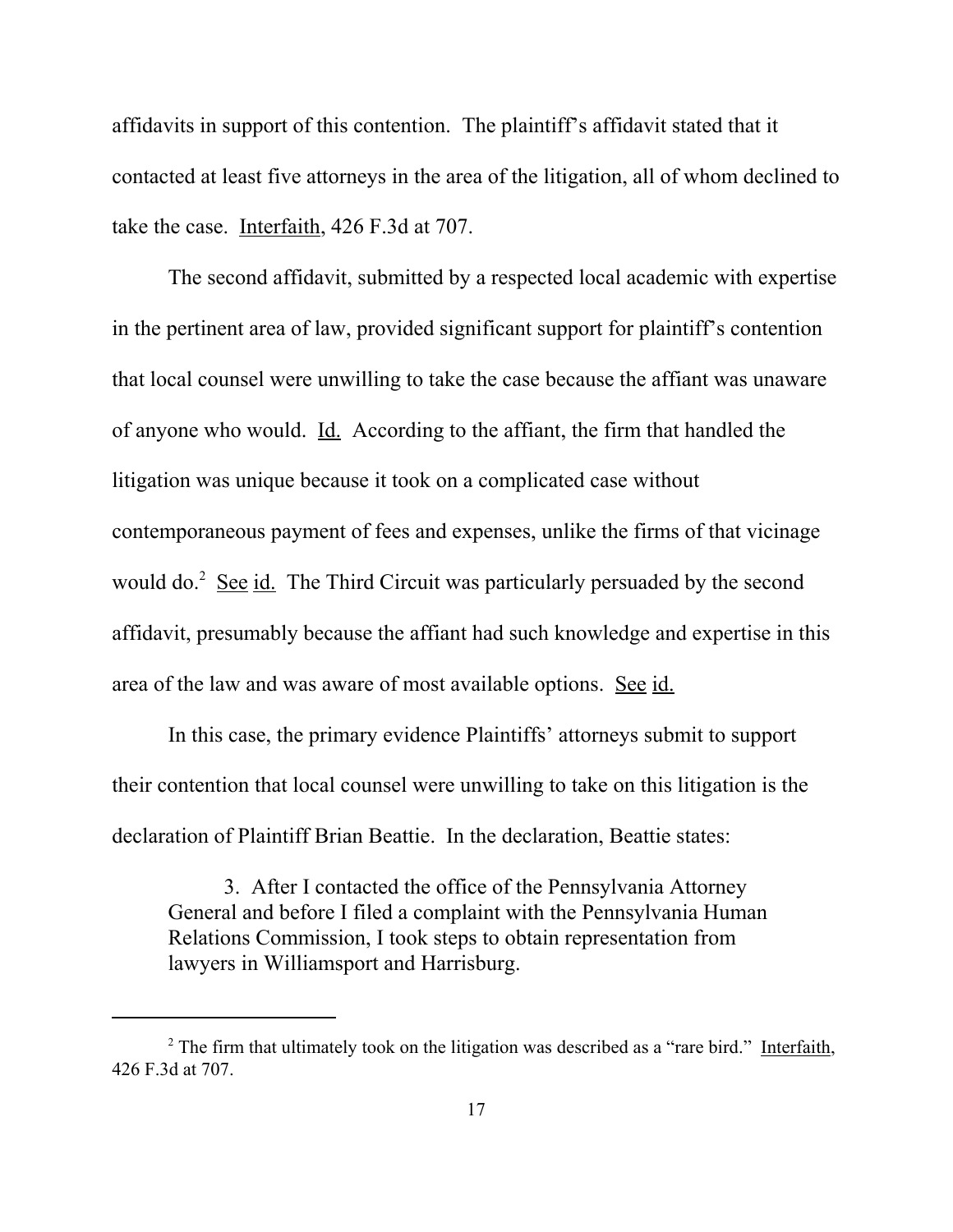4. I talked to one Williamsburg [sic] lawyer and one Harrisburg lawyer by phone. One was a woman and one was a man. The firm in Harrisburg was Scaringi and Scaringi P.C. I cannot remember the name of the firm in Williamsport.

5. They each told me they could not help me because they did not specialize in the area of law that was involved. When I inquired about whether they could refer me to another lawyer in the Williamsport or Harrisburg region, they each said no because they were unaware of anyone locally with the necessary expertise.

Decl. Brian Beattie, ¶¶ 3–5, Mar. 31, 2014, ECF No. 57.

The Plaintiffs allegedly contacted only a single attorney in the Williamsport vicinage of the Middle District, which is neither a sufficiently exhaustive search nor a fair sample of the representation available in the community. In further contrast to the Interfaith decision, Plaintiffs do not provide additional declarations that support the contention that local counsel was unwilling to take the case. Plaintiffs' submitted declarations concern both the expertise of Fletman and Fromson, and the appropriate hourly rate, but they do not provide any specificity on the contention that local counsel were in fact unwilling to litigate these issues. See Pls.' Mot., Ex. C, Decl. Bridget E. Montgomery; Pls.' Mot., Ex. D, Decl. Thomas B. Schmidt, III. In further contrast to the facts of Interfaith, these declarants do not assert that the fee structure, or any similar aspect of Fletman and Fromson's representation, differed markedly from firms within the vicinage such that those firms would be unwilling to litigate in the same manner. See Interfaith,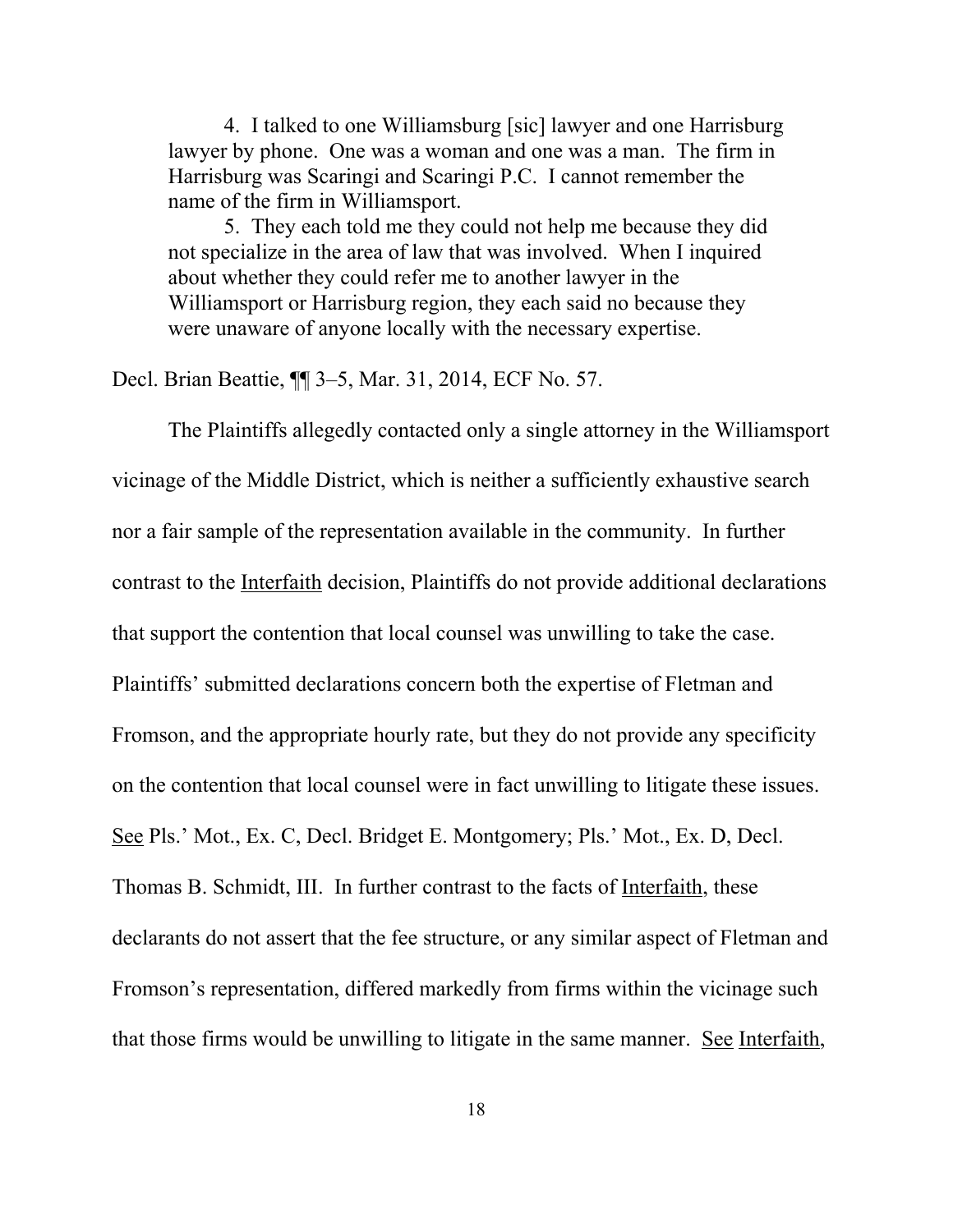426 F.3d at 707. Nor did the Plaintiffs provide a single declaration from a practitioner based in the Williamsport vicinage of the Middle District.

Plaintiffs further argue that the Beatties approached the Pennsylvania Attorney General, the Pennsylvania Human Relations Commission and the American Civil Liberties Union of Pennsylvania, and none of those organizations referred the Beatties to any lawyer in either Williamsport or the Middle District, but to the Women's Law Project. Pls.' Reply, at 10. This fact does not demonstrate local counsel were unwilling to take the case. These entities may have been unaware or unfamiliar with local counsel, or simply reaffirming an existing relationship with the Women's Law Project. Whatever the reason, it does not demonstrate local counsel was unwilling, particularly without any evidence of a reasonable local search for counsel and lack of affiants declaring there was none available.

Consequently, because the Plaintiffs did not satisfactorily demonstrate that local counsel were unwilling to handle this case by competent evidence, the Court finds that Plaintiffs' do not qualify for the second exception to the forum rate rule. See Interfaith, 426 F.3d at 707. Thus, the Court holds that the forum rate rule applies to the Plaintiffs' and their attorneys and that they do not qualify for either exception to that rule.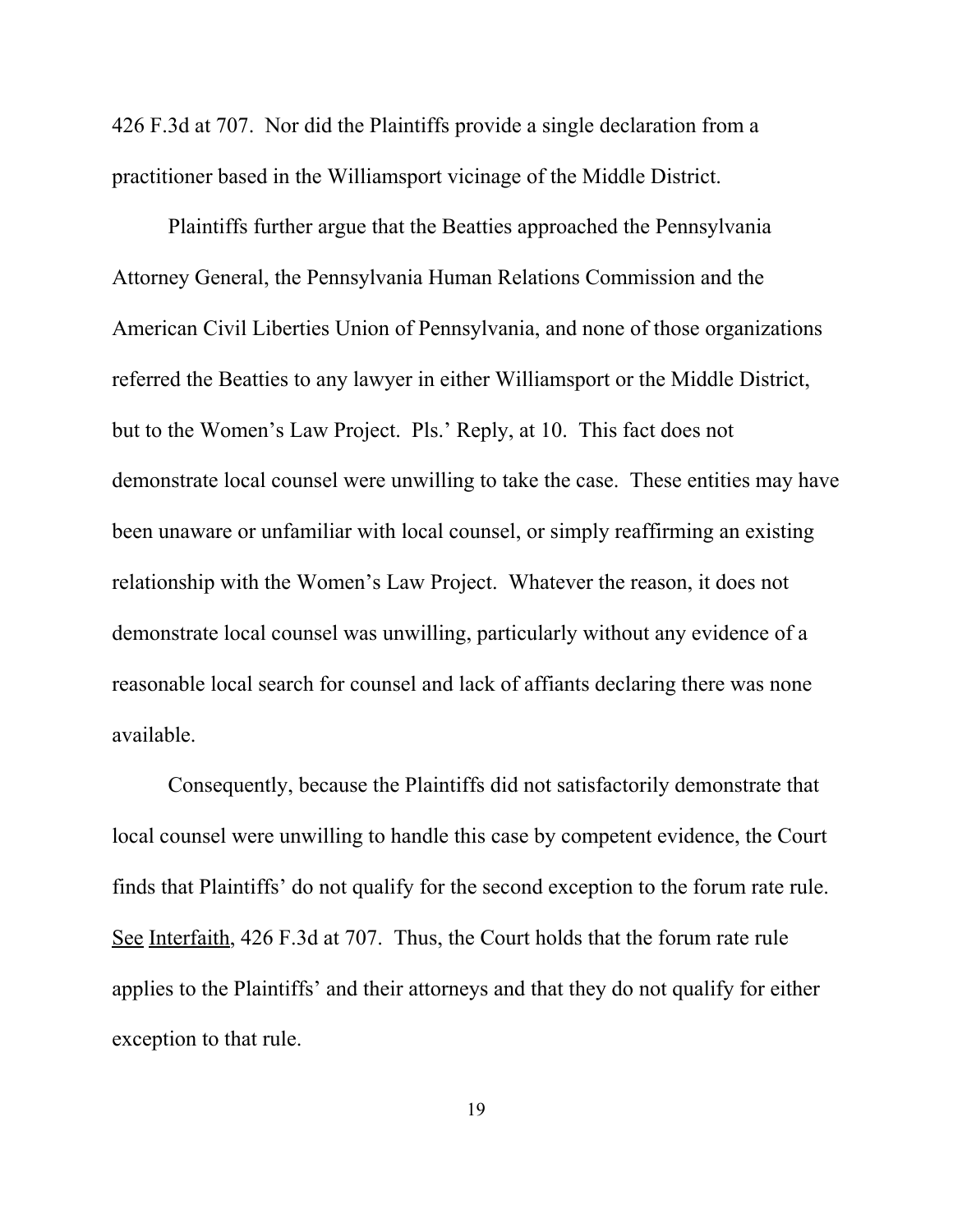## *iii. The Forum Is Unequivocally the Vicinage of the Litigation*

Having determined that the forum rate rule applies, the Plaintiffs' attorneys assert that the relevant forum includes the entire Middle District of Pennsylvania, which consists of three divisions: the Scranton vicinage, the Harrisburg vicinage, and the Williamsport vicinage. The relevant law makes clear, however, that the applicable forum is the Williamsport vicinage specifically, rather than the Middle District as a whole. See Interfaith, 426 F.3d at 703–04.

In the Interfaith decision, Judge Becker stated that "a prevailing party's attorneys should be compensated based on market rates in the *vicinage* of the litigation," absent an applicable exception. Interfaith, 426 F.3d at 699 (emphasis added). Vicinage is defined as the "[v]icinity; proximity . . . the place from which jurors are to be drawn for trial." BLACKS LAW DICTIONARY 1797 (10th ed. 2014). It is quite clear, then, that the forum rate rule applies the prevailing rates of the relevant vicinage in which the litigation occurred.<sup>3</sup>

The Williamsport vicinage of the Middle District of Pennsylvania is not an

<sup>&</sup>lt;sup>3</sup> Acting at a time when "the Third Circuit [had] never authoritatively resolved the issue of whether the relevant community is the law firm's community or whether it is the community in which the case is actually litigated," a magistrate judge of this court found that the relevant community in a bad faith insurance claim indued "the entire Middle District and Eastern District of Pennsylvania." Valenti v. Allstate Ins. Co., 243 F. Supp. 2d 200, 207–08 (M.D. Pa. 2003). After the Interfaith decision, however, it is clear that the forum rate rule applies to the vicinage of the litigation absent an applicable exception. See Interfaith, 426 F.3d, at 703.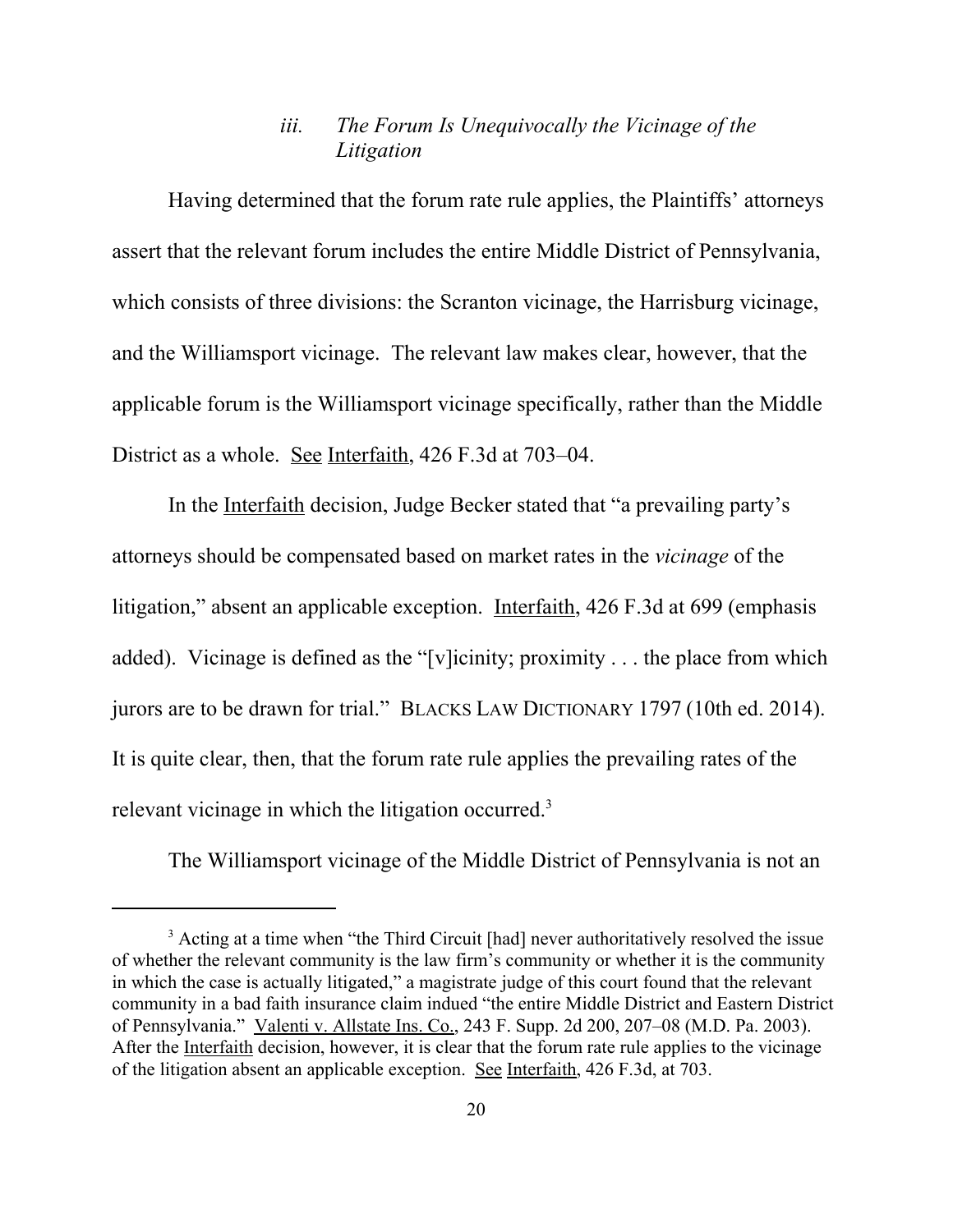amorphous indefinite region, or an area confined to the city itself, as Plaintiffs' attorneys alternatively assert. Rather, its geographic constitution is quite precise; it includes the following counties: Bradford, Tioga, Potter, Sullivan, Lycoming, Clinton, Cameron, Centre, Union, Snyder, Northumberland, Montour, and Columbia. Consequently, the range of acceptable fees are those charged within these counties for this type of litigation.

## *iv. Fees for § 1983 Litigation in the Williamsport Vicinage of the Middle District of Pennsylvania*

The Plaintiffs' attorneys did not submit direct evidence on the range of appropriate fees for this work specifically within the Williamsport vicinage of the Middle District; the Defendant, however, provided affidavits of several Williamsport practitioners that are instructive on the appropriate range of fees within the vicinage.<sup>4</sup> Defendants submitted the declaration of J. David Smith, an attorney practicing with a prominent Williamsport law firm since 1983 with extensive civil litigation practice in federal court in the Williamsport vicinage. Mr. Smith declared that, based on his experience, "an appropriate hourly rate for a skilled attorney on the plaintiff's side with necessary legal experience to provide

<sup>&</sup>lt;sup>4</sup> The declarations Plaintiffs' attorneys provided in support of their motion were from practitioners based in Harrisburg and considered market rates for the Middle District as a whole, not specifically the Williamsport vicinage of the Middle District. See Pls.' Mot., Ex. C, Decl. Bridget E. Montgomery; Pls.' Mot., Ex. D, Decl. Thomas B. Schmidt, III.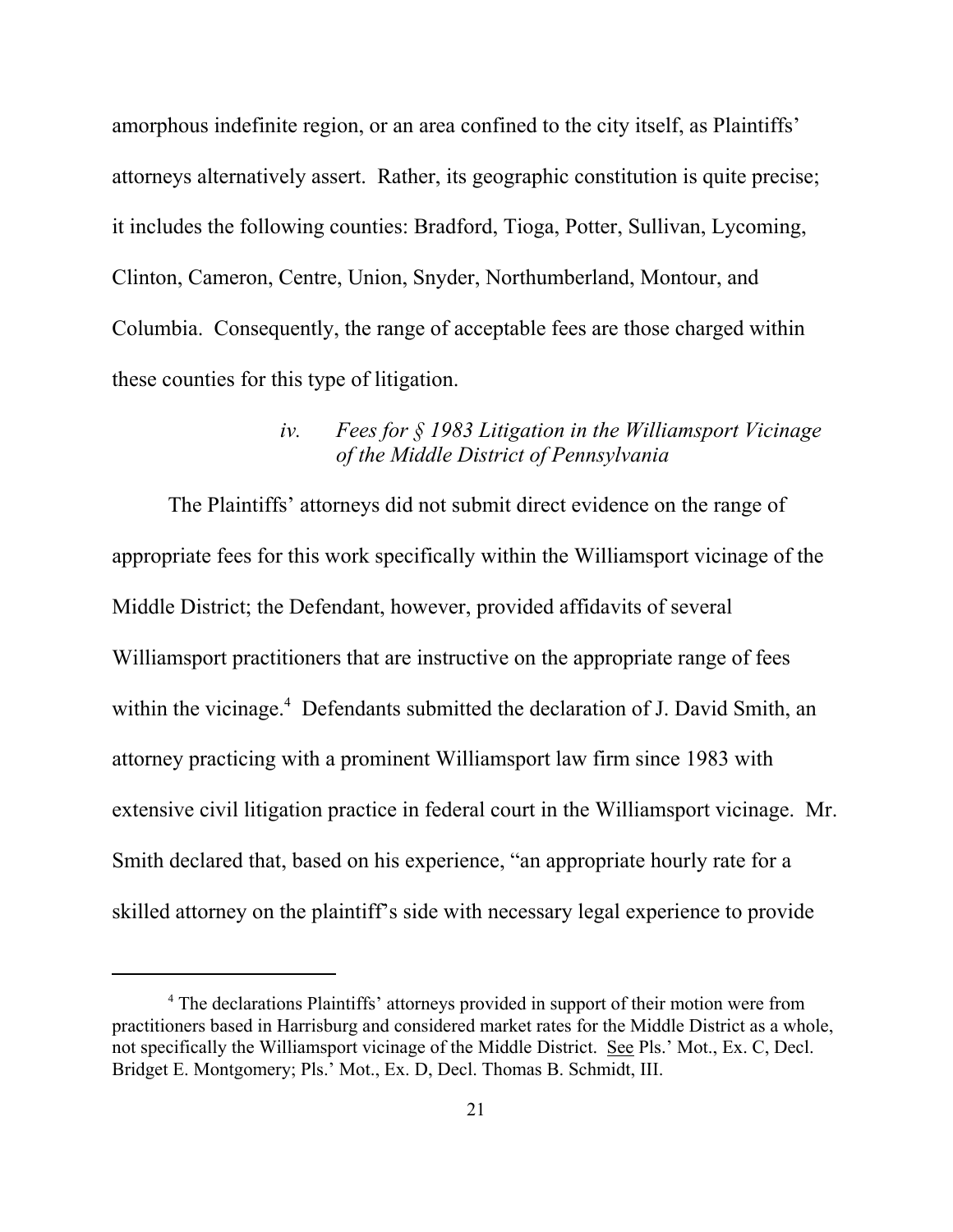competent legal services in a case of this type is in the range of \$250 to \$325 per hour for partners and some lesser hourly rate for associates, generally ranging between 50% and 80% of partner rates." Def.'s Br. Opp'n, Ex F., Decl. J. David Smith ¶ 15, Mar. 13, 2014, ECF No. 51-6. Smith adds that his own rate for federal court defense litigation is \$200 per hour and his standard rate for plaintiff employment cases is \$275 per hour. <u>Id.</u>, 14.

Another Williamsport practitioner, Ryan M. Tira, declared that the prevailing hourly rates for a local attorney with the necessary skill for this case is, in his estimation, \$200 to \$225 per hour for a partner and \$150 to \$200 for an associate. Def.'s Br. Opp'n, Ex. E, Decl. Ryan M. Tira ¶10, Mar. 13, 2014, ECF No. 51-5. A third declaration by Robert Seiferth, an attorney practicing in Williamsport since 1974 who has tried approximately twelve (12) jury cases in Federal Court in Williamsport, provides his estimation of the prevailing hourly rate for a skilled attorney with the necessary experience to provide competent legal services for this matter to be in the range of \$160 to \$200 per hour for both a partner and an associate. Def.'s Br. Opp'n, Ex. D, Decl. Robert Seiferth ¶10, Mar. 13, 2014, ECF No. 51-4. Finally, declarant Frank J. Lavery, Jr., a Harrisburg attorney with 28 years experience finds the reasonable rates for this matter to be \$250 to \$275 per hour for a partner and \$150 to \$175 per hour for an associate.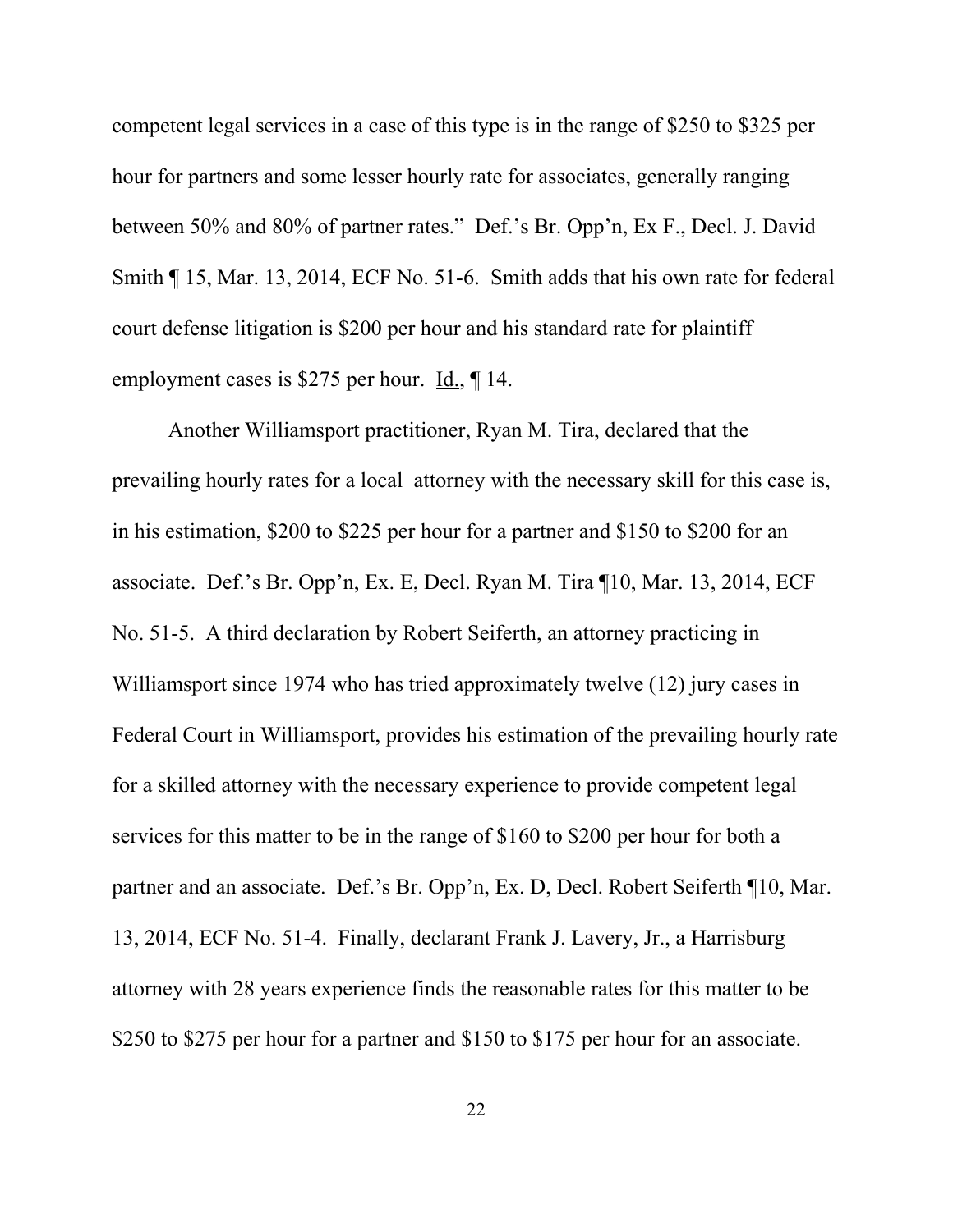Def.'s Br. Opp'n, Ex. C, Decl. Frank J. Lavery ¶10, Mar. 13, 2014, ECF No. 51-3.

These declarations are instructive and comport with the Court's understanding of the relevant ranges for legal fees within the Williamsport vicinage of the Middle District. The Court finds that a reasonable fee range in this vicinage for a partner with the necessary skill and experience to provide competent legal services in this type of litigation is in the range of \$180 to \$325 per hour. The Court considers the evident trial skill of attorney Fletman and the specific expertise of both attorneys Fletman and Fromson in fixing their rates at the high end of this range.

A reasonable rate in the Williamsport vicinage for attorney Fletman in this matter, and considering her skill and experience on these issues, is \$325 per hour. Corresponding reasonable rates for her associate Bloom is \$200 per hour and associate Kelley is \$150 per hour. Applying the previously calculated reasonable hours expended to complete the lodestar, Flaster Greenberg is entitled to \$47,882.50 for attorneys fees plus \$1,198.28 in costs, for a total of \$49,080.78.

 Attorney Fromson's reasonable hourly rate for this matter is \$250. A corresponding reasonable rate for her associate Bass is \$150 per hour. Applying the lodestar formula, the Women's Law Project is entitled to \$21,530 attorneys fees and \$338.11 in costs for a total of \$21,868.11.